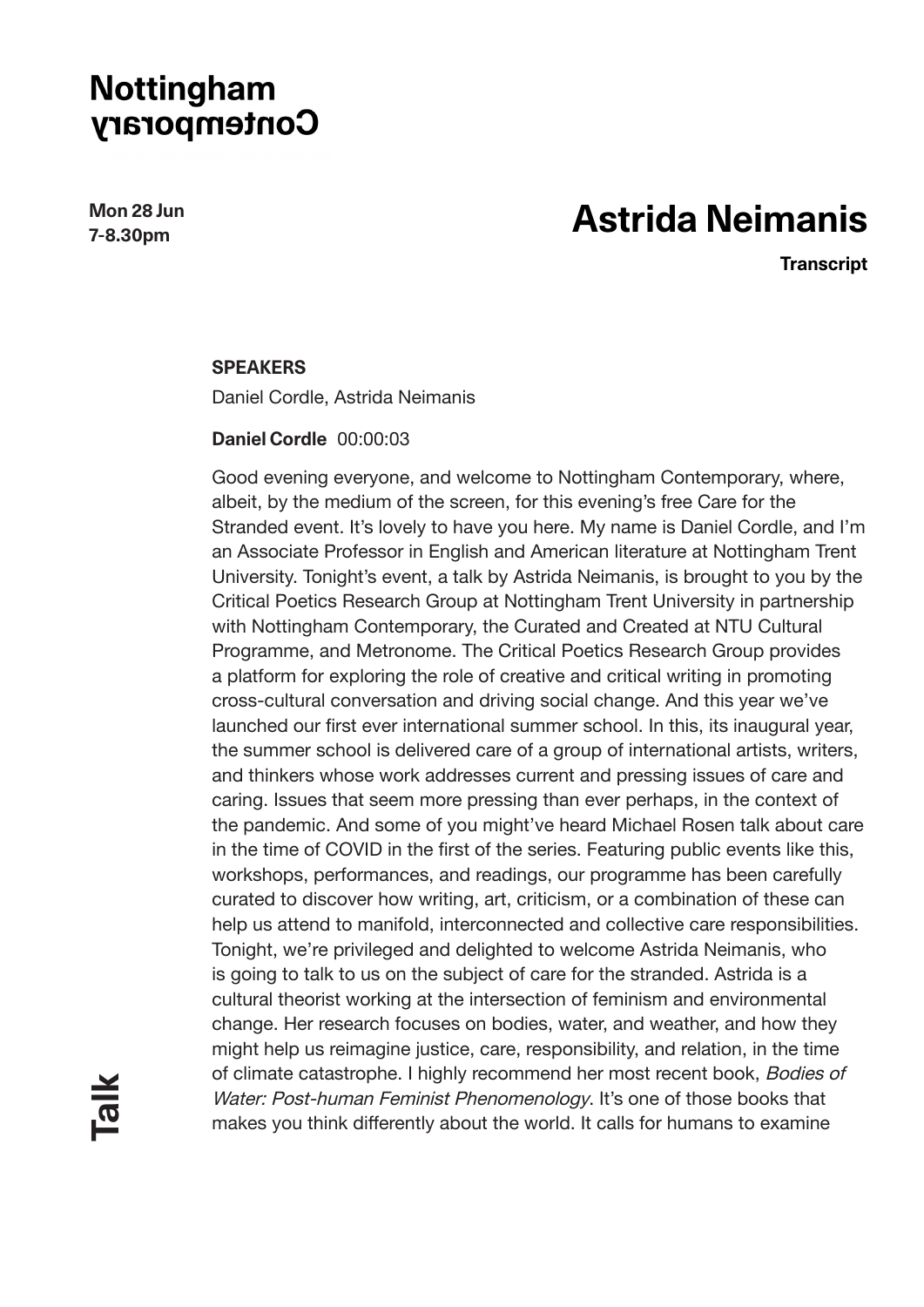our relationships to oceans, watersheds, and other aquatic life forms, from the perspective of our own primarily watery bodies, and our ecological poetic and political connections to other bodies of water. Astrida's work is thrilling in its interdisciplinarity and a model of what's innovative interdisciplinary research can achieve. It includes collaborations with artists, writers, scientists, makers, educational institutions, and communities. Her work has recently been featured at the Shanghai, Riga, and Lofoten Biennales. Astrida is currently Associate Professor and Canada Research Chair in Feminist Environmental Humanities at the university of British Columbia, Okanogan on the unceded Syilx and Okanogan lands in Kelowna, British Columbia, Canada. I'll be returning later for a discussion with Astrida. You're also invited to take part in the conversation. Please post questions in the YouTube chat bar during and after the talk and there'll be forwarded to me. I'll try to include as many as possible. First though, it's now my great pleasure to hand over to Astrida for a talk on care for the stranded.

#### **Astrida Neimanis** 00:03:20

Thanks so much, Dan. It is my great pleasure to be here with you this morning as it is for me here. I'd like to begin by acknowledging that I am speaking to you today from the unceded lands of the Syilx Okanogan people. And I would like to pay my respects to their elders and give my sincere thanks for maintaining these beautiful lands and waters where I now have the great fortune to live. So, the work that I'm going to present today is brand new. I'm a little bit nervous, I will admit. It's having its first proper foray into the world. I'm just going to share my screen now so that I can tell you a little bit about the work and where it comes from. So, it is part of a pilot project that I've been undertaking with artists, Patty Chang in LA, pathologist, wildlife pathologist, Aleksija Neimanis in Sweden and myself. The project is called Learning Endings and it's funded by the Ho Foundation from Hong Kong. And so, we've been doing a pilot for the last few months together. I also, before I begin, want to acknowledge a few of the people who've been involved in this research, and in fact completely have played a very strong role in it. So, Research Associate Sue Reid, Research Associate Dr. Jamie Wang, Research Associate Tara Nicholson, and also, I want to give my gratitude to the people we've spoken to at the Aquatic Animal Research Lab, particularly Dr. Brian Kot and his team in Hong Kong. And to also my thanks to SVA, or the National Veterinary Institute of Sweden. The talk that I am going to give has emerged from this research. It wouldn't have been possible without my conversations and interactions with



Nottingham Trent

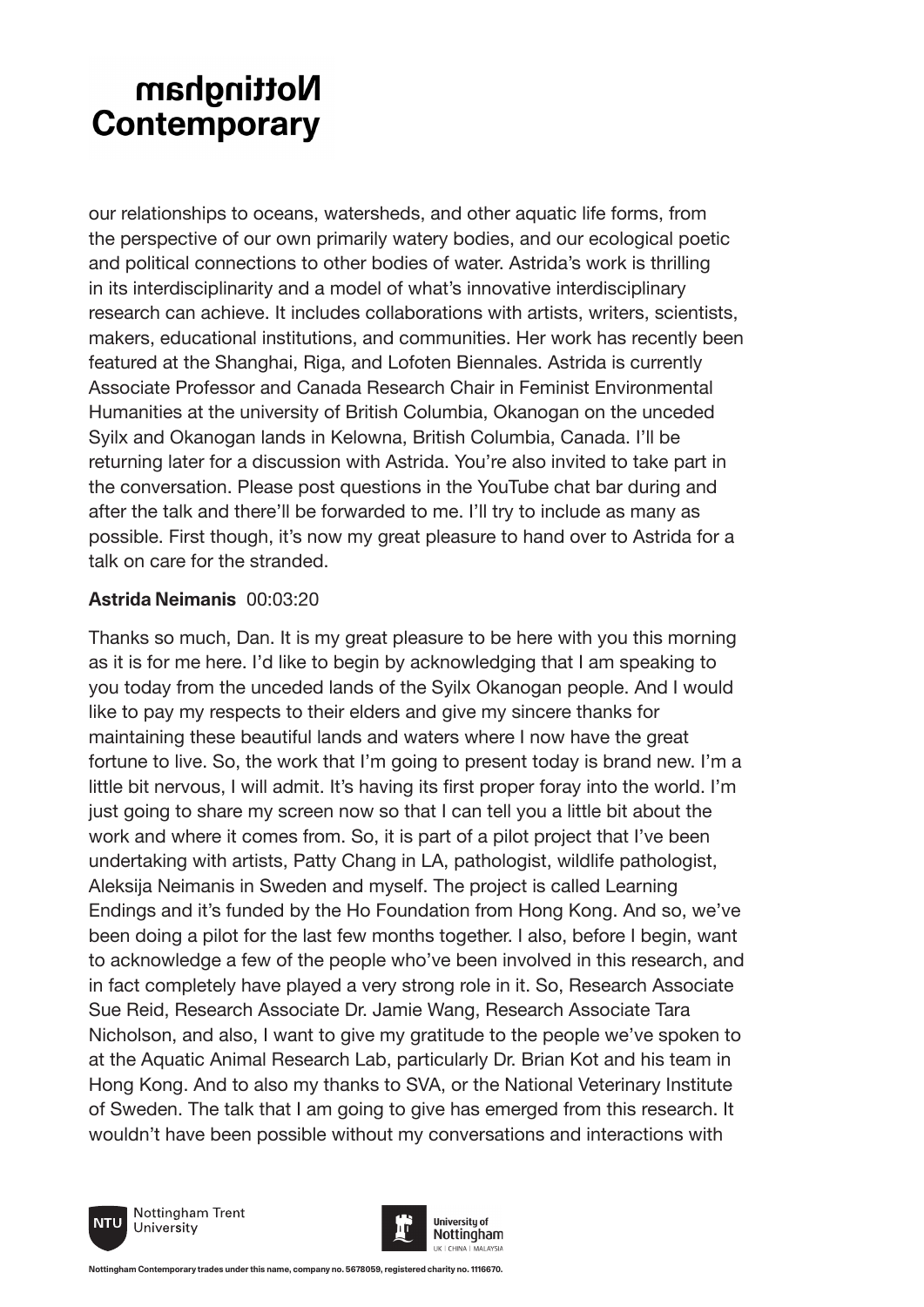these people and the places they're from. So, I really need to acknowledge that, but I also want to underline that the presentation today is my own formulation. It comes from the place from which I know things as a nonscientist and non-artist, but as a writer, a feminist theorist, a sister of one of the principle researchers and so on. So, while Patty Aleksija and I have discussed the general themes of this talk, and I think we're all roughly on the same page, my co-researchers may not see or say things in exactly the way I'm presenting them here today. So, I'm just going to give you a quick overview of the, oops, sorry there, of the talk's structure. So, as I mentioned, the title of the talk is Care for the Stranded. I'm going to be delivering it in seven parts. So, you can tell what I'm coming up to the end, but I'm not going to be sharing any more slides. So, it will be mostly my face that you're looking at. Prologue 12th of May, 2021, 3:02 AM PST. Little girl. When the meeting starts, we'll let people know you're waiting. You are running your hand smoothly along the skin, moving from the head down the animal. You are feeling for net marks. Both of these are bycatch female found in the beginning of March, line mark around the head on the leading edge of the dorsal fin, on the leading edge of the fluke wrapped around the fluke. Not emaciated, possibly poor condition. All teeth are erupted, very little ware, if any. Animals from the same year whether similarly, similar size robustness, nutritional condition, et cetera. The animals themselves rings on the teeth of the weather. No other abnormalities, fingers pressing into flints to side belly. I do a lot of necropsy by field. Traffic is waking up outside. I could see the faint sparkle of the Big Dipper. Okay. Okay. Okay, May, 3:46 AM. Scoring the blubber, stacking it up, someone is taking it from the table, now I'm with you. I've got some mammary, I'm at the mammary gland. It looks pretty inactive. I try to express milk, but there was nothing there. There's a little bit of haemorrhage base of the skull back of the neck likely when the animal was caught in the neck, in the nets and was struggling. This animal is still a little bit frozen. Remove the hypaxial muscle, now I'm going to open the abdomen carefully. It is a little girl with immature ovaries, which I'm going to remove. They're completely inactive. Okay, here we go. 4:07 AM. I'm using a new scalpel. You probably can't see me here. I'm just out of the fields of vision. I'm slicing through the pancreas, no parasites. I'm removing the tongue, and trachea, lungs, and heart, just popping up the epiglottitis so I can remove the rest of this, the lung and the heart underneath it. Just looking at the heart, looking for a heart defect in this instance in the form of a connection. No, there was no connection here. That's good, there's nothing wrong here. The tongue and the larynx. I'm removing the whole package, the uterus, the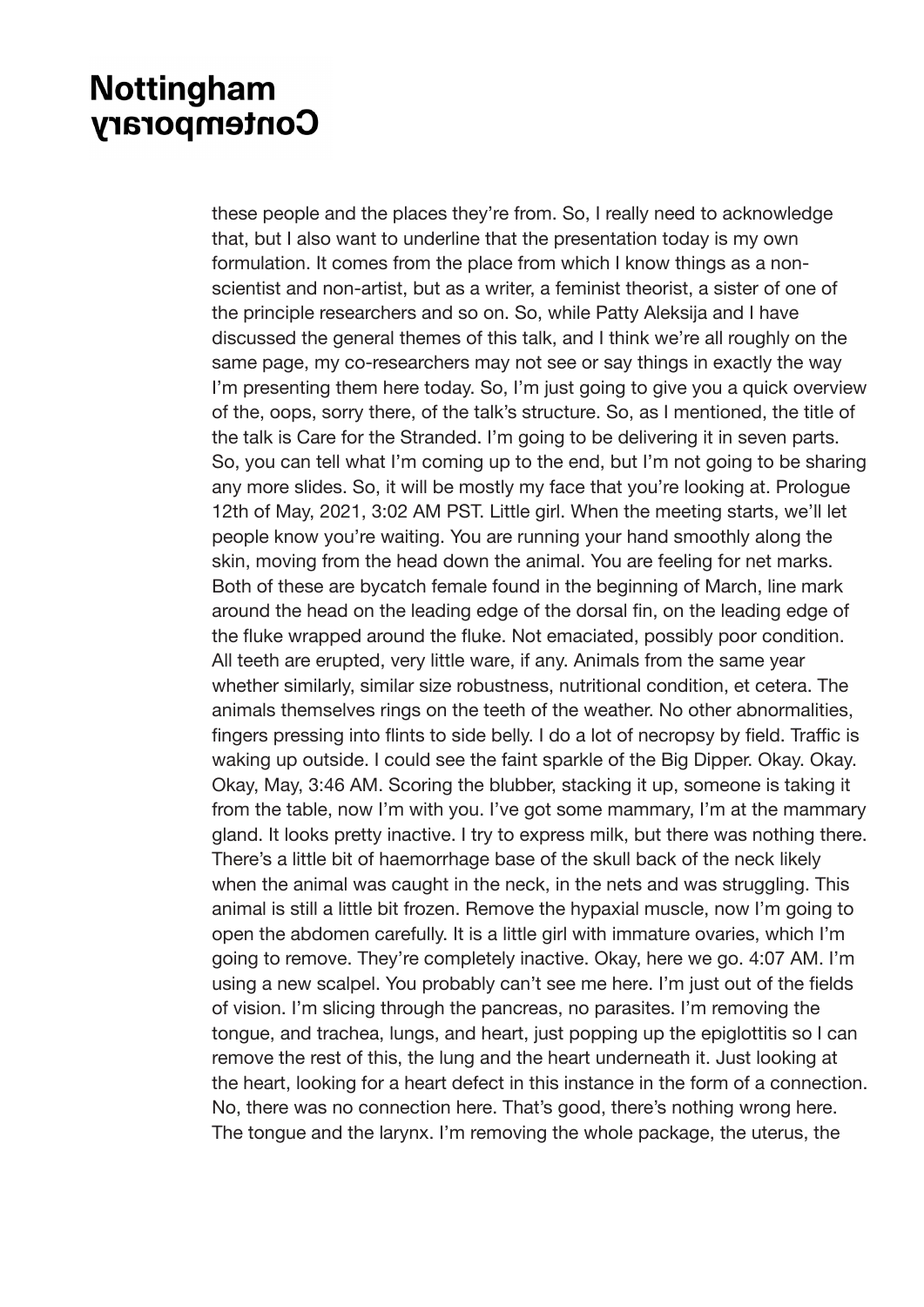ovaries, and the bladder underneath. There's a piece of muscle here. Underneath is the thyroid. I'd just like to take a little look at it. Nothing is the full perspective, just fragments. 4:51 AM, the thyroid is unremarkable. Examine the respiratory tract. First, I need to wash my hands. My daughter's calling. Hello? Yeah. Yup. Yup. Jette bra! Hej hej. The museum also wants a piece of the lung. I wish I could rinse off the table here. It's all a little too much. Okay, liver. It's actually really beautiful. Firm texture, colour, as it should be. The birds outside getting louder insistent, the body is open like a mouth, teeth pointing out. It's almost completely light, 5:17 AM. Eye lenses, 5:51 AM. We're getting closer to the end here. I'm removing the lower jaw so I can get at the ear bones. Again, I still don't have a good technique. I'm learning as I go. It's such a beautiful organ. Diagnosis by catch. No other overt pathology. That's it, and the table looks clean. That's it for today and for me, 6:23 AM. (water burbles) Part one, introduction. When death is All Around. We live in a time of almost unfathomable loss, and we are called to respond. We are called to respond to that which we cannot fully understand, and we are called to understand why and how we are called. These words begin an essay by anthropologists and field philosopher, Deborah Bird Rose, written almost a decade ago called, «In the Shadow of All This Death.» Rose was a leading figure in the fields of environmental humanities and intellectual project, explicitly interested in how ethics values, aesthetics and poetics shape and are shaped by human relations with the more than human world. Deb's later work in particular was interested in questions of death and extinction and how these phenomena reshape worlds. Debbie died a handful of years ago, too early from cancer. Lately I find myself returning to this work. There is so much death around us. This presents not only as the death of individual beings, but also as the end of species, the end of ways of life, the end of possibilities, the end of relations. In the words of ocean justice scholar, Sue Reid, these ends are also leavings, what leaves and what is left behind. As Deborah Rose suggested, even though death must be an important part of life, death is sometimes not only death, but double death. In this sixth-grade extinction, which cannot be understood as separate from structures of capitalism, colonialism, militarism heteropatriarchy, and other implicated forms of violence. Not only do individuals die, but they're entanglements in other beings, ways of life dies too. Patterns of embodied connection wither and shrink. Double death in Rose's words, quote, «Breaks the partnership between life and death, setting up an amplification of death so that the balance between life and death is overrun.» Although double death is certainly also caught in the oceans' currents, double death at sea is mostly





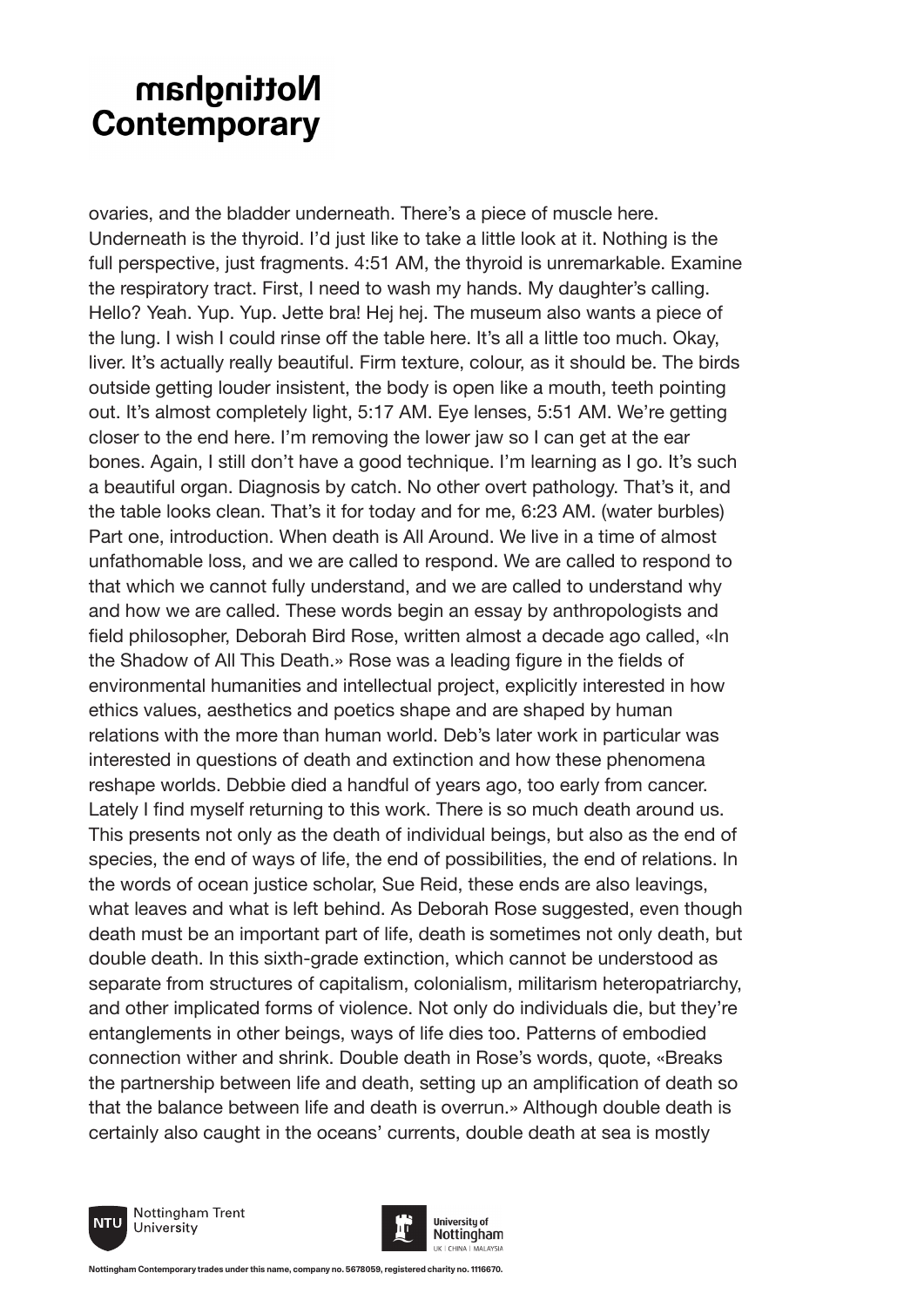occurring beyond our fields of vision. For those creatures and relations that comprise the ocean, life is seriously stressed. Warming temperatures, rising acidification, overfishing, plastic, acoustic, and fossil fuel pollution over and unsustainable fishing and other resource extraction, all of this changing what the ocean is, how it moves, and of what it is composed. Don't get me wrong, the ocean will certainly outlive us all, but that ocean maybe unrecognisable. Among the beings that animate the oceans are cetaceans, whales, dolphins, porpoises, which like you and me, breath air, give birth to live young and take considerable time preparing those young for life on their own. Cetaceans are highly intelligent with complex forms of sociality. Although their ancestors were once land-dwelling mammals some four million years ago, those animals forsook terrestiality for a more watery existence. Now they are not only in the ocean, but of it. As you will no doubt know, many cetacean species are under serious threat. Although some made an admirable comeback after the decimation caused by large-scale whaling industries in former centuries, they are now imperilled anew by noise, hunger, garbage, traffic, and heat. How are we to respond? As Debbie Bird Rose notes, quote, «We will be shaping our understandings as we shape our responses. And we will increasingly understand that our responses are offerings into the unknowable.» For ocean death and extinction though, this unknowability is philosophical, but also material. Our capacity to witness is strained both practically and imaginatively because cetaceans are creatures that dwell in habitats into which we humans can travel only temporarily, their demise happens out of sight. We notice mostly in the negative if at all. So again, how are we to respond. This talk draws on pilot project research I've undertaken with artists, Patty Chang, and wildlife pathologist Aleksija Neimanis, alongside our collaborators, Jamie Wang, Sue Reid, Tara Nicholson, and a number of scientists and activists who have generously given their time to speak to us or allowed us to observe their work, for example, at Ocean Park and the Aquatic Animal Lab in Hong Kong, under the leadership of Dr. Brian Kot and at the National Veterinary Institute, Sweden, where Aleksija leads a marine mammal disease surveillance programme. When cetaceans die, they will sometimes strand on our shores, on the frayed edges of the watery habitat they have made home for thousands of millennia. These stranded animals will take their leave among terrestrials, who will be called on to respond. Some humans trained in the Western scientific practise of necropsy, that is the post-mortem examination of an animal in order to try to understand its death, are then afforded a rare opportunity for a kind of intimacy with these animals. This talk is about this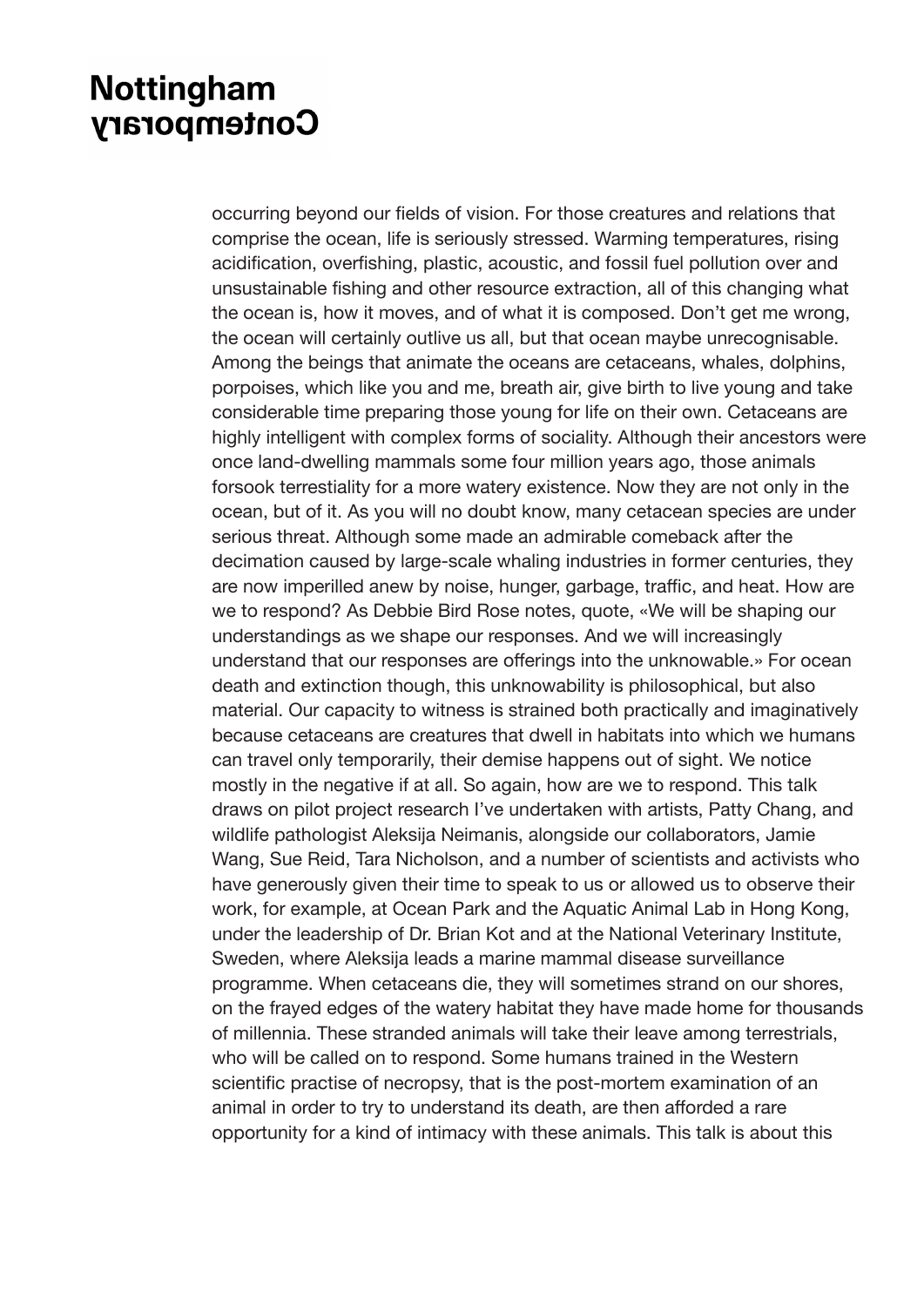practise as a complex form of care and as one kind of response. This relates not only to the work of science under conditions of climate catastrophe, but also more broadly to how we understand relations of life and death. What might we learn from citations about endings at a time when so many beings are stranded far from the times, places, or conditions that they have come to know as home? what can we, the living, give back? Part two. Who Cares? Science as a form of care. Western science has some things to answer for. Fallacies of objectivity, excessive extraction, fraught intimacies with colonialism and capitalism and other charges animate calls for accountability. Yet those of us committed to feminist, anti-racist, decolonial and queer ways of approaching environmental urgencies can find ourselves in a tight spot in advancing these critiques. We need to question these premises, but we also recognise the urgent value of much of this scientific research. This tension is even more palpable in a so-called post-truth era, where critique can be easily conflated with denials of all kinds, propped up by an absurdist knowledge scape, where to say something, anything, loudly and brazenly enough can apparently make it true. So, this presents us a bit of a baby and bath water problem. No science is innocent or value free of that, we can all be sure, but where does that leave us? It leaves me for one, curious, a curiosity that I brought to this project that I've been working on for the past six months with Aleksija and Patty. As a practice-based project, we did not start with the research question per se, but rather with a shared interest in ocean ecologies, representation, and feeling. We also articulated a shared commitment from the beginning to resist the instrumentalization of one another. The artist and the writer weren't there to do science communication, but nor was the scientist there to be the object of an art project. What could we genuinely learn from one another? After extensive conversation, we settled on some experiments alongside more extensive research and interviews with aquatic animal pathologists and biologists. At the heart of our pilot project was the observation of live-streamed porpoise necropsies conducted by Aleksija in her lab in Uppsala, Sweden, and watched by Patty and me from our respective homes in North America. Here today, I want to transmit to you some of what has been transmitted to me in this process. These transmissions are both literal in terms of some of the details that travelled through fibre optic cables snaking along the bottom of the ocean to be burped out through my 13-inch laptop screen and slow dripped through my headset into my ears. But these transmissions are also imaginative in terms of the concerns and questions that this work has opened up. So, let's begin again in the necropsy room. 12:48



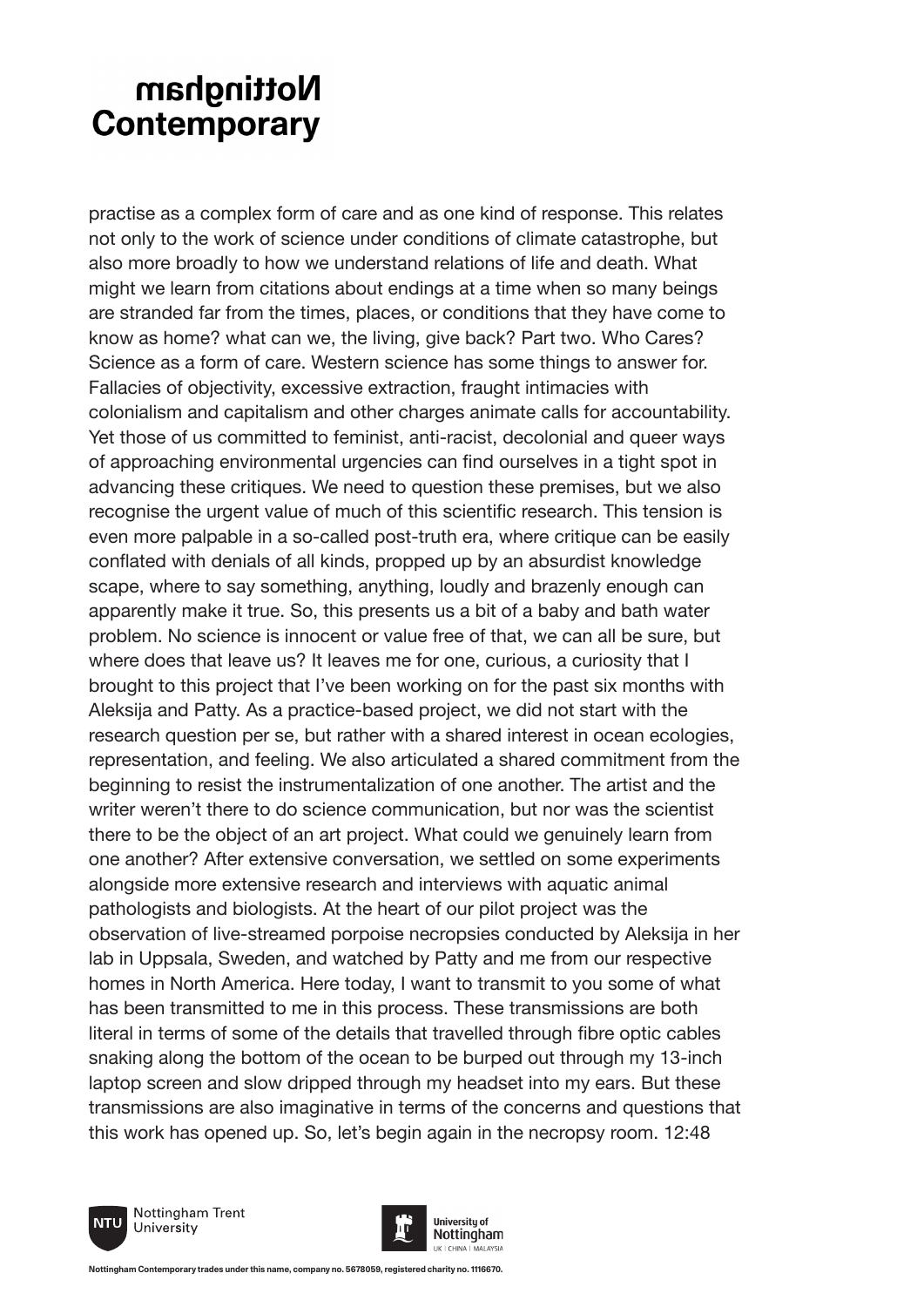AM. Liver unremarkable, no parasites. Stomachs, only four stomachs opened. Mostly empty, except three to five meals, digestive slurry, fish, eye lenses, and a digested fish vertebral column. In oesophagus, no parasites. Stomachs to museum, intestines unopened to microplastics study. Kidneys, unremarkable spleen, unremarkable adrenals, possibly mildly atrophic cortex, histo, bladder small unremarkable, small amount of urine. Reprotract, no sperm in cervix. Repetition, precision, patience. A necropsy can take half a workday or longer, which does not include the preparatory labours nor the distribution and disposal of the remains. About three hours into the first live stream, I write in my notes, «I don't think there is anything I do that requires this many hours of uninterrupted attention to something or someone else.» We talk a lot about the importance of protocol. Three slices, one dorsal, 18, one lateral, 17, one ventral, 21, two dorsal, 17, two lateral, 17, two ventral, 23, just a sec, three dorsal, 16, three lateral, 17, three ventral, 17, four dorsal 19, four lateral 15, and there's nothing, 3:33 AM. To an outsider, the practise could appear coldly surgical, but we learn from you and others that it is a deeply sensual affair. I go a lot by feel to tell where I'm supposed to be cutting, you tell us. Other scientists we speak to talk about the smell. «You can tell which species you will be attending to by the scent in the room when you enter,» one tells us. Another mentions how in comparison to porpoises and seals, the whale she sampled, smelled very different. Darker was the word she used. In one of our meetings. Jamie commented on this descriptor, understanding the word choice, darker, to be an index of the deep-water home that the whale had carried with it to shore on the inside in its death. All of the scientists we talk to repeat the importance of staying attuned to the animal as a question of respect. When I hesitatingly asked you about adopting an objectifying stance toward the animal, you were taken aback and annoyed. «I don't do this for me,» he said. Everything that a body accumulates needs to be accounted for. We do this for the animal. This is for the animal and the ones that came before, and the ones that come after. So, words are tricky. We later spoke about the possibility of untethering objectification from mastery. Part three, witnessing necropsy. It might just be autolyzed lover collect a piece of formalin in formalin, but I'm not convinced. If I'm able to see any mammary tissue microscopically milk produced or not, everything is so rotten, it might be an exercise in futility. Don't know what else I can do because the rest of the uterus is missing. Opening here, everything has been washed away. Scraped the cervix, but it's the wrong time of year. The diameter of the, I don't know if you can see this, the diameter of the uterus of the cervix indicates she's been pregnant before.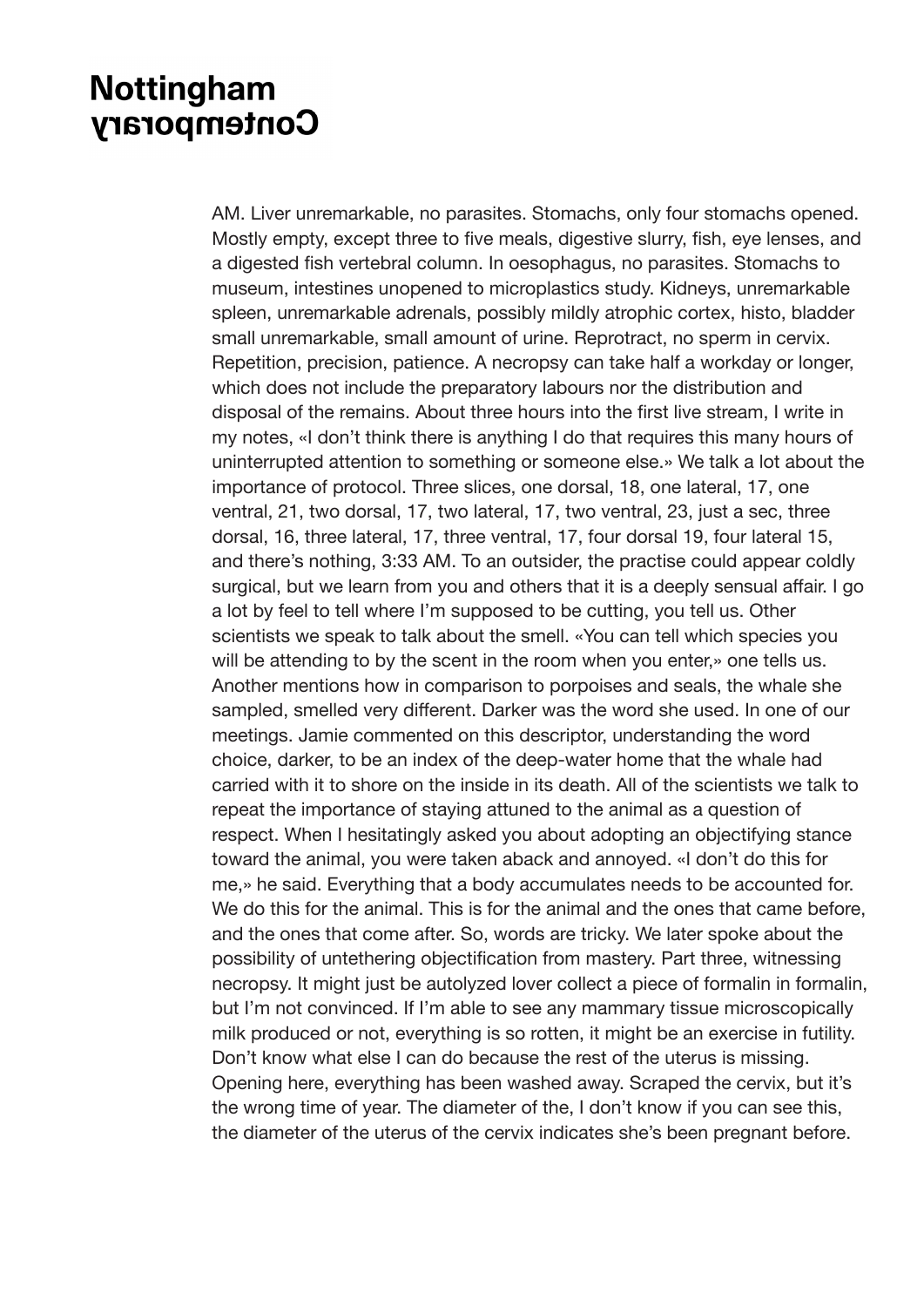So yeah, external bits of bitten off. The whole thing has been contaminated, but I'll do it just to say I did. Okay. Okay. There's nothing more I can do here. As always Patty and I are watching through the portals of our laptops. We are hovering in the corner of your screen, which we know is placed on a small trolley with wheels that attends you as you attend to this animal, thousands of miles away from us. Because of time differences for Patty and me, it's the middle of the night. This rented townhouse I'm in is dark and quiet. As you proceed through your protocols, the birds outside are getting louder. Soon the traffic does too and all of a sudden, the sky is lit up. My kids come downstairs for breakfast. Although this animal was already severely decomposed with many parts of it already scavenged, the necropsy went ahead anyways. «There's nothing more I can do,» you said. «But I'll do it just to say that I did.» During these sessions, five in total, over the past five months, you recite a basic running commentary out loud. At first, Patty and I asked a lot of questions, but now we're mostly silent. I keep myself awake by taking freeform notes, usually 20 or more pages per session. I don't quite know why, but it feels urgent to write everything down. This ambit soon gives way to an aching wrist. It is impossible to hold it all. Any photography or recordings of the necropsy room or the animal are not permitted. But sometimes I pick up my phone to take photos or capture screenshots of things going on in the periphery. This night, Twitter is buzzing with the aftermath of the Derek Chauvin trial verdict. My mom sends a note across WhatsApp, the moaning, a snap snowfall in Ontario that claims her nascent, Magnolia blooms. I watch Patty watching you. Her hair is glossy black. Her facial expressions and index of what is happening on the table. I often get absorbed in the rhythm of my own notetaking. Focused on your voice, my head stays down for two or three minutes sometimes, and I'm surprised to look back up at the screen and find the stainless-steel table mostly empty. The animal components already removed, a blue gloved hand hosing it down. These animals are so elusive. Your voice is still steady methodically working your way through your notes. Porpoise previously frozen, parts of body female adult cannot determine body condition. Severely autolyzed sitting in the fridge so long, suspected by catch, but undetermined. 2:21 AM. Debra Rose writes that, «In living with the dying of others,» quote, «We bear the burden of witness. In one sense, simply to be alive is to bear witness, she writes, «By virtue of one's own embodied life to the others who came before. But more than that,» writes Rose, «The ethical burden is a question of how we inhabit the deck zone. How we call out, how we refuse to abandon others.» During the necropsy of the porpoise, I name





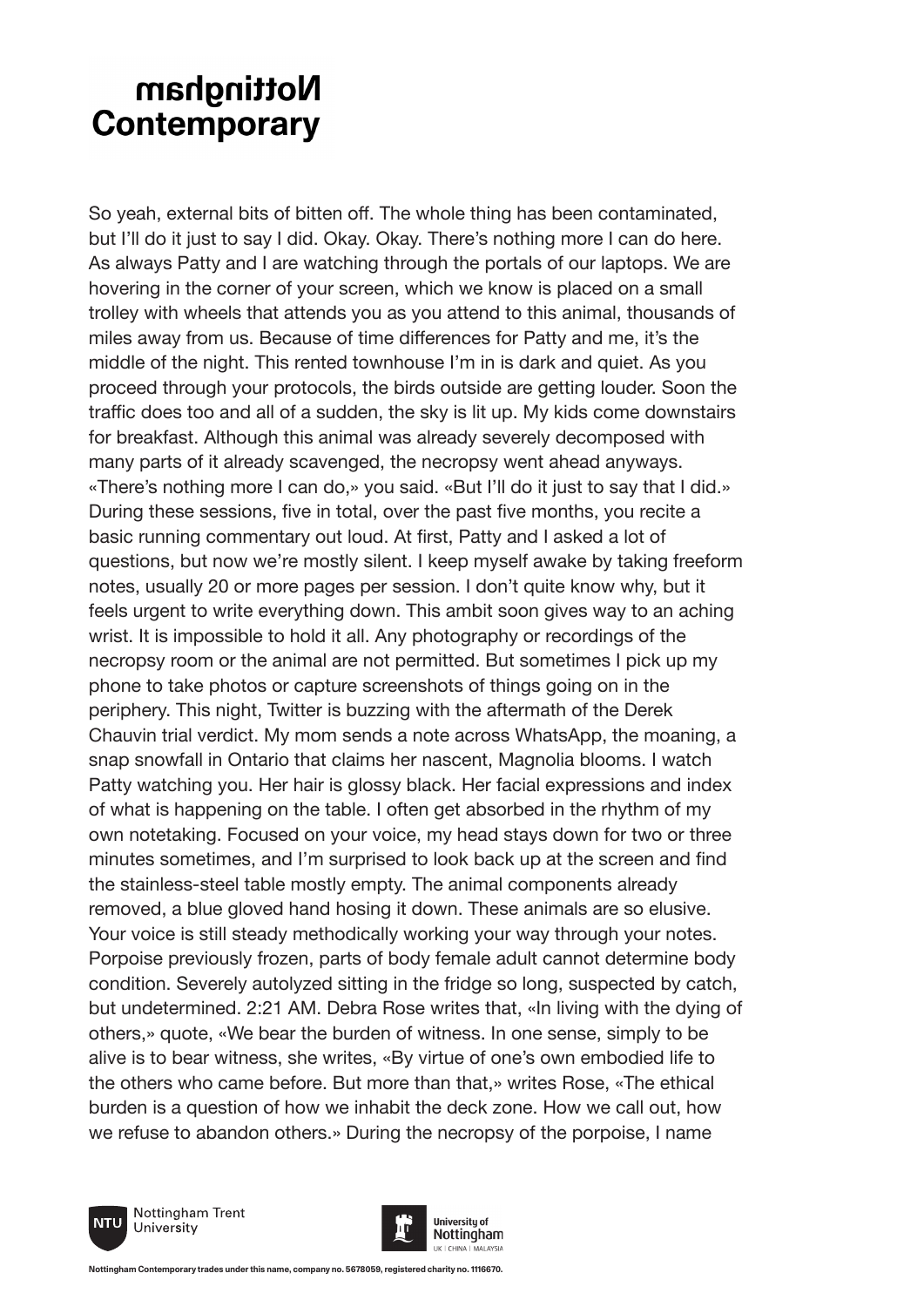little girl in my notes, I write, «I'm thinking about Alison Whittaker committed to sitting through all of those inquests of decks in custody, tweeting out the details to the rest of the world partly just to be sure that someone sits through to witness and report on what was said.» My notes go on. «Of course, this is not the same thing,» I write. «These lives are not equivalent, but they are both lives still.» I thought about this a lot since taking those notes. Alison Whittaker is the Gomeroi poet and legal scholar whose work I came to know while living in Australia. Whittaker has analysed and written on the close to 500 deaths of Aboriginal people in custody in Australia in the last 30 years, at least as many as have been recorded as such. She has since deleted her Twitter account, so I can't quote her precisely on this point. My memory has to serve as proxy. But I recall her tweets dotted through my timeline, noting both the mundane and more newsworthy details of the inquests. She was not passing judgement on which parts were more important or less. The objective was transmission as a form of witness. Reading back now over Whittaker's other published accounts of deaths and custody, I pay attention to the attention she pays to the families of the deceased. The can of people like David Dungay Jr. Ms. Du, Aunty Tanya Day, Joyce Clarke, and many others besides. Whittaker writes about McKayla and Nikita, sisters of Danny Whitten, a man who died in police custody in 2015. During the February, 2021 inquest, the sisters told the press, quote, «It has been helpful to understand more about what happened to Danny, but it has caused anger and sadness too. We have learned that so much more care could have been offered to our Danny boy while he was in prison.» Whittaker also reports how when Kylie, Danny Whitten's mother, approached her son to touch his face, to curl up beside him and sing him to sleep when the decision was made to withdraw life support. Quote, «She was physically stopped by corrective services staff who told her that touching Danny was tampering with evidence in the property of corrective services. Her care and love for Danny was treated as a transgression on carceral process,» writes Whittaker. Last week I travelled to the coast of British Columbia's lower mainland to a place called Boundary Bay. This is where a number of grey whales have stranded in recent years. Although no noticeable trace of these strandings remains, I know, and I know these aren't the same animals nor even the same species. I nonetheless wanted to stand on the edge of the water and read the scripts of the necropsies that you had conducted over the last months to the ocean, hoping my words might drop through the tiny waves to find some relative tympanic bulla in the deep. It was an awkward and ambiguous experiment. Against this vortex of death, Deb Bird Rose asks, «What does one have to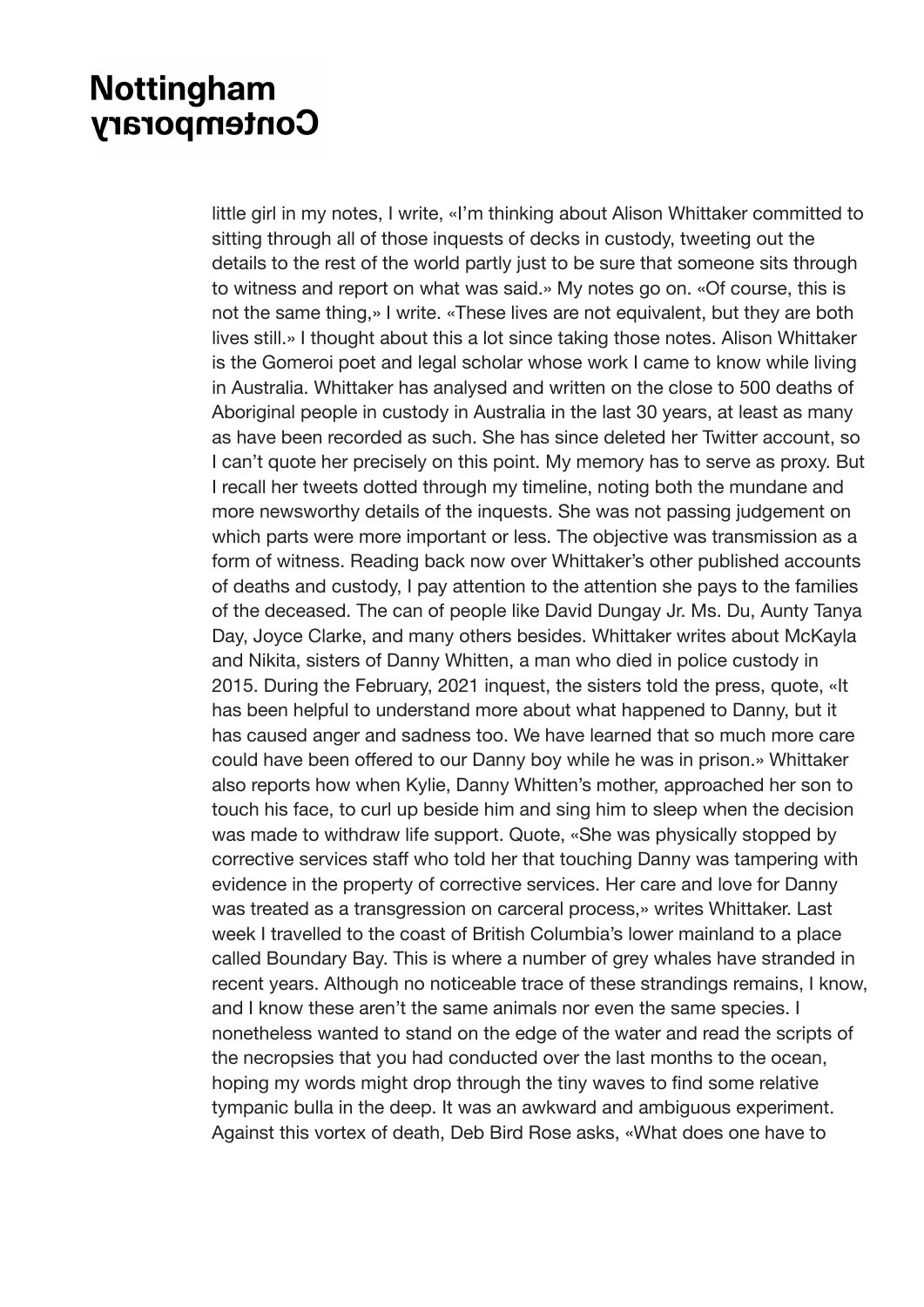offer?» This project returns to thinking and learning about deaths in custody from another perspective. In her book called «Dying From Improvement,» Canadian scholars, Sherene Razack notes that settler societies, quote, «Have a profound investment in 'disappearing Indians.' The process of making a people disappear is not only one of elimination, but a process that involves marking materially and symbolically their bodies as not up to the challenge of modern life,» writes Razack. This is the critique that many decolonial scholars refer to as dead already representations. Why am I telling you this? I know this risks being just another damage story, but I am trying to pull out the aperture. I need to make these stories about the structures and the systems that remain unmarked and unnamed at too many of these inquests. A death is diminished when it is treated as inevitable, when the conditions for living imposed by a settler society makes surviving too difficult. Like Razack, Whittaker also indicts pathology as a way to avoid accountability, quote, «Disguising violence as disadvantage or doom.» Poor health, poor habits, mental illness, risky lifestyle, all these become alibis for massive historical ongoing violence turned back on the individual. Paying attention, taking note can be one way to refuse this alibi, to refuse the making normal of the ways in which we got here. Double death rights rose also doubles back to claim us too. Even when the dead are not our kin, we are tangled in the ecologies that made their life and their death, even if only by proxy. Witnessing must be for the sake of the dead, but it is also for what comes next. Witnessing as a kind of response is thus entangled and strangely reciprocal. What you give and what you get within a weave of life, whose frayed fabrics further unravelling we want to stay. This cannot be the only response to the violence that masks itself as inevitable, but it is one response. I also think about the poet, Hanif Abdurraqib, who describes the act of shared witnessing, witnessing alongside others and perhaps as proxies for others not there as a way to be less alone in the immensity of feeling, and this feels important too. Part four, gut feelings. Inside of the main stomach, like a gourd, I'm going backwards because it's falling apart, 3:36 AM. As part of the pilot project Jamie asked the scientist she interviewed about the emotional or affective dimensions of the work. One of them barely hesitated in their response. When you look at their stomach contents, she said, it brings you back to the mundane life of the animal. You can often see what they were doing, where they were swimming right before death. I go over my notes from the first necropsy I watched. It was nighttime for me, but mid-afternoon for you. Your daughter called you on your cell phone. «I can't talk right now,» you told her, «I'm doing a necropsy.» You carefully checked the organs of the



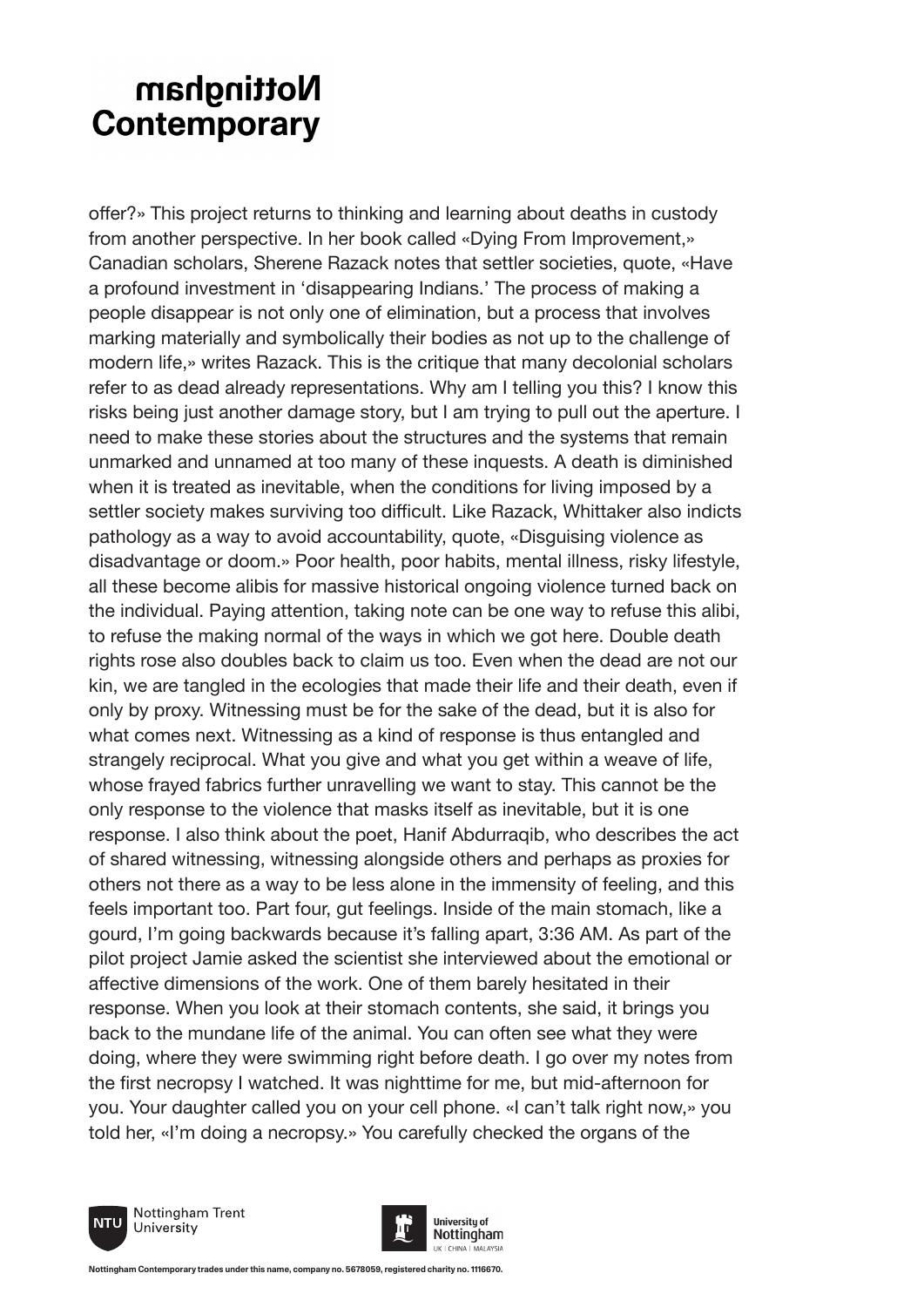porpoise for parasites. You made notes. This was a juvenile male, good nutritional condition. Not yet weaned, the animal's stomach still contained its mother's milk. For almost all mammals, the stomach shares and embodied geography with the Naval. Linguistically and anatomically, the belly is both where food is primarily digested, but also where we feel things intuitively and intensely. Even in our atomized Western corporeal grammars, the gut is now understood to have something like a brain. We call it the enteric nervous system, strongly connected to emotions and anxiety. 95% of human serotonin is located in the stomach. Like humans, cetaceans have belly buttons, the vestigial index of their connection to a parent's umbilical cord. To consider the word belly button is an invitation to think about mammalian attachment to others through our Naval centre. A gut fastening, if you will, or a naval knot. In the opening chapter of Rebecca Giggs' new book, «Fathoms: The World in the Whale,» Giggs describes a sperm whale washed up dead on the Spanish coastline with an entire greenhouse in its stomach. The structures interior inside the whale's interior included tarps, hose pipes, ropes, flowerpots, a spray canister, bits of synthetic burlap. Later in a chapter called kitsch interior, Giggs travels into the belly of the whale in more detail punctuating the chapters, this chapters pages with shorthand accounts of stranded animals and their stomach contents. Grey Whale, Puget Sound 2010: tracksuit pants, golf balls, pairs of surgical gloves. Twenty plastic bags, small towels, unidentified decayed plastic sheeting. Sperm whales, four stranded together, Schleswig-Holstein, Germany, 2016: 13-meter-long fishing net, pieces of a plastic bucket, a car engine cover. Cuvier's beaked whale, Bergen, Norway, 2017: 2 metres long filmy sheet, shopping bags, a Walkers crisp packet. Sperm whale, Isle of Harris, Scotland, 2019: A 100 kilogramme litter ball containing knotted synthetic netting, packaging tape, plastic drinking cups. Rough-toothed dolphin, Fort Meyers Beach, Florida, 2019: two plastic bags, one shredded balloon. Sperm whales, two, Northern California, 2008: branded cord, bait nets, gill nets, shrimp and trawl nets, adding up to 97 kilogrammes and 134 nets in total. Bryde's whale, Cairns Australia, 2000: six square metres of plastic, several disposable lighters. Cuvier's beaked whale, France, 1999: 378 kilogramme of individual inorganic items, which, apparently, was a record. This is, of course, a partial list. No representation can hold everything. Like the debris, this plastic imaginary can only ever be fragmentary parts standing in for a whole that is difficult to see. Part of our research includes trying to find out more about necropsies performed on endlings, the last known animal of a species. Sue finds an article about a 38-foot-long whale that was found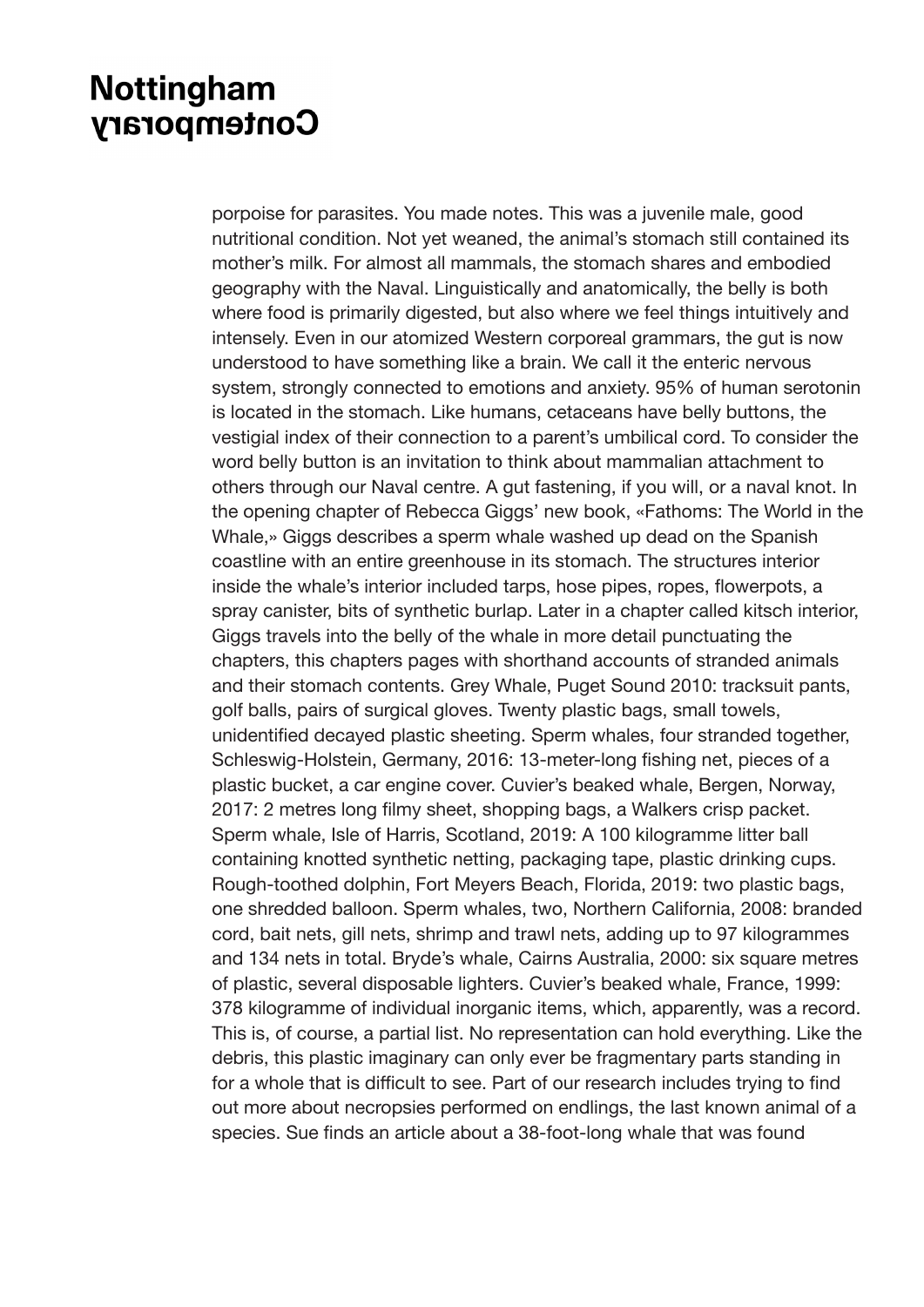stranded and dead in 2019 in the Florida Everglades. The necropsy found a rigid, shard of plastic 2 1/2 inches long that had sliced the insides of the whale. This was understood to be the cause of death, as it prevented the animal from being able to nourish itself. Quote, «The whale was thin and had no other infections or pathogens that could be attributed to its death,» NOAA scientist Patricia Rosel writes. Besides the plastic, «Its stomach was empty.» Rice's whale, this whale, was only recently determined to be its own species. Until earlier this year, they were thought to be the same species as Bryde's whales, another endangered baleen whale of the Atlantic and Pacific. But Rice's whales stay in the Gulf of Mexico, feed in deeper water and physically differ from Bryde's whales in some small but important ways. Many were killed by the BP Deepwater Horizon oil spill in the Gulf a decade ago, and only 30-50 animals remain. Those still hanging on are threatened by ship strikes, oil spills, growing deployment of deep-penetration seismic blasts used to look for oil and gas deposits, or a piece of debris no longer than my thumb. Through the portal of the stomach, the whole world. Part five, How to Grieve in Cetacean Time. The dead are still waiting for us to catch up, we lag beholden to other times, and other measures That's how, perhaps a bit melodramatically, I began my notes of the first necropsy, the one I've named good nutritional condition. We were supposed to start at 2 am, but there were many unanticipated things on your end. We were livestreaming for the first time, and because of COVID, the regular number of helping hands weren't around. The necropsy finally got going 45 minutes or an hour later. Four hours after that, we were done. The time gets folded up and tucked into the night, feeling the next day like either a dream, or something very long ago. You tell us about the strange temporalities of the work, the manic rush to get things ready that falls into the meditative slowness of being with the animal on the table. During one of the necropsies, you confess, I had a hectic day. I'm quiet now because I am enjoying just being with the animal. The three of us have a standing Friday morning meeting or Friday afternoon in Sweden. And although these meetings have been going on for months, none of us can ever remember what time they're at. «When are we meeting again?» One of us texts our WhatsApp group. We can never keep it straight. Cetacean time becomes our emergent shorthand for the way time keeps wrinkling and stretching, folding in or slipping away. When we first started thinking about what we might do together, one of the concepts we kept circling back to was suspension, water as a material manifestation of time neither regressing nor progressing along linear storylines, but just holding. In another team meeting, we talk about the freezer as a key technology of



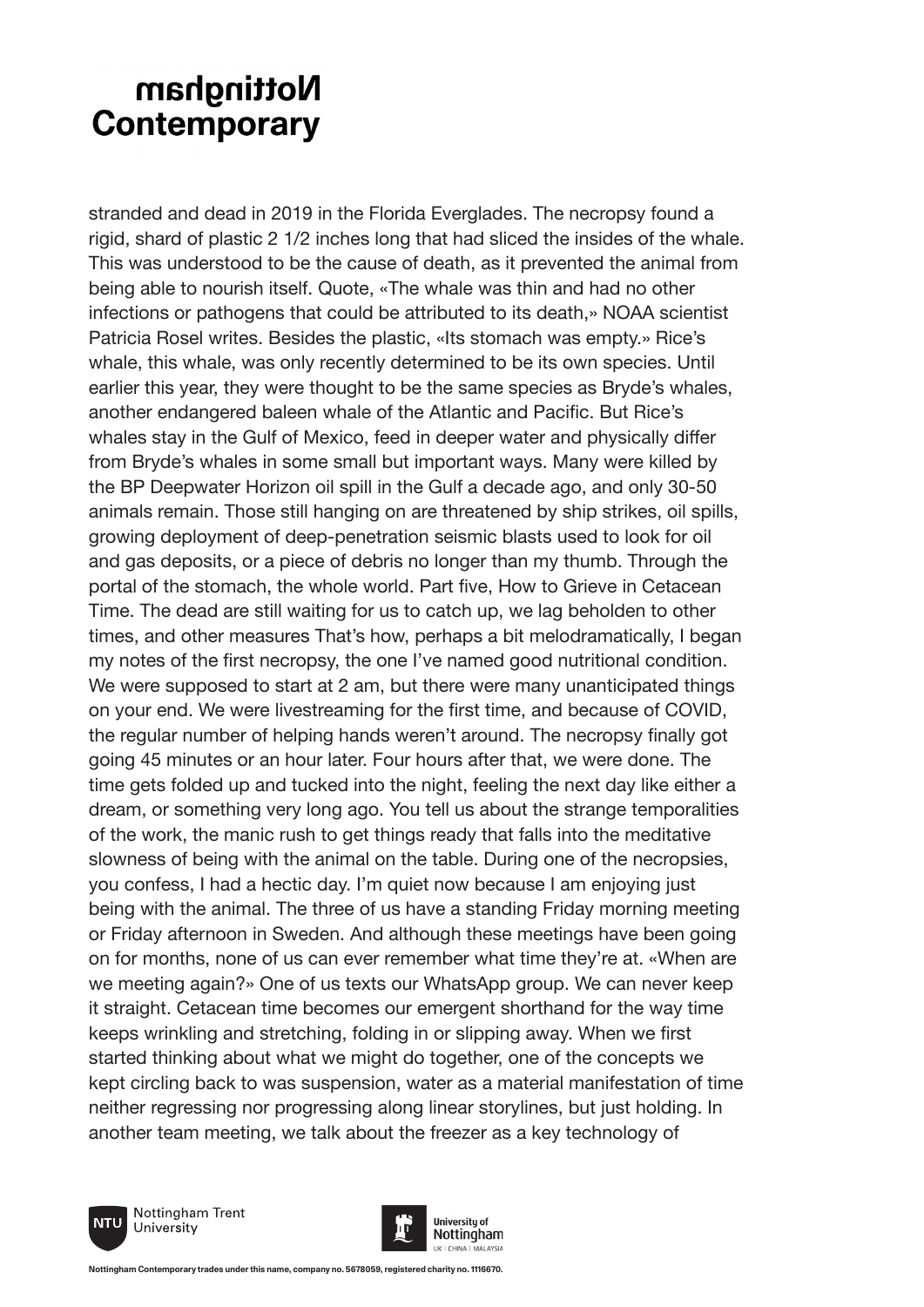cetacean time. One of the pathologists that Jamie talked to describe the importance of freezers, necropsy of the stranded is enabled by the proximity, availability, size, and quality of freezers. Freezers seem to be a technology of suspension, and by extension, one of the modalities of cetacean time. April 21, 2021, everything just sort of falls apart. 3:20 AM, late, late! Time messing with me again, I thought it was 4. I hear my 15-year-old awake upstairs, my insomniac fellow traveller. 4:37 AM, I check my Insta and see that Madi commented on something 6 minutes ago. I remember that she's narcoleptic and I feel a weird sympathy across this city. 5:54 am, the sky is lighter, the camera is pointed, sun rising to the west, though this ageing star too will be lagging behind the coming day. In my transcript of one of the first necropsies I find reference to a moment where your hand is resting on the back of the porpoise. Before you begin each necropsy, Patty has asked you to take a photo of yourself with your hand on the animal. Your hand has to be gloved for obvious reasons, but there is something about this ritual that tugs it out of the typical scientific procedure. It's excessive, I suppose. You don't need to do it. But as the series of necropsies rolls on through the spring, you tell us about what you have come to call your freezer time. No one else is there, but you and the animal. This time is suspended between that frenetic rush of getting things set up, and the more methodical slowness of the necropsy itself. In preparing for our talk at the Maine North Atlantic Institute, you show me an old photo you found of yourself, back in the Bay of Fundy from the 1990s, when you were doing porpoise rescues with the Research Station there. You are sitting in the boat, a rescued porpoise quickly brought aboard before it could be safely returned to waters outside of the herring weir nets. Your hand rests on the back of its grey body. Deborah Bird Rose has also written about what she calls, quote, «Multispecies knots of ethical time.» This is when sequential time or the ongoingness of an animal in the form of intergenerational kinships intersects with simultaneous time, or the coexistence of an animal with all of the other non-kin species with which it is entangled for the purpose of nourishment in its lifetime. Rose theorises extinction as a snipping of these knots. But if the freezer is a technology of cetacean time, it is also a habitat for the tying of a multispecies knot, the kind that we insist on tying, even, and especially, when death is all around us. Part six, Who Cares, take two. Caring for Science, Caring for Scientists Who cares about these animals who are washed up on our terrestrial shores, away from their own kin? Given the state of our planet's oceans, care here requires a commitment to these animals' lives, and to their ongoingness. Care requires a refusal to see them as already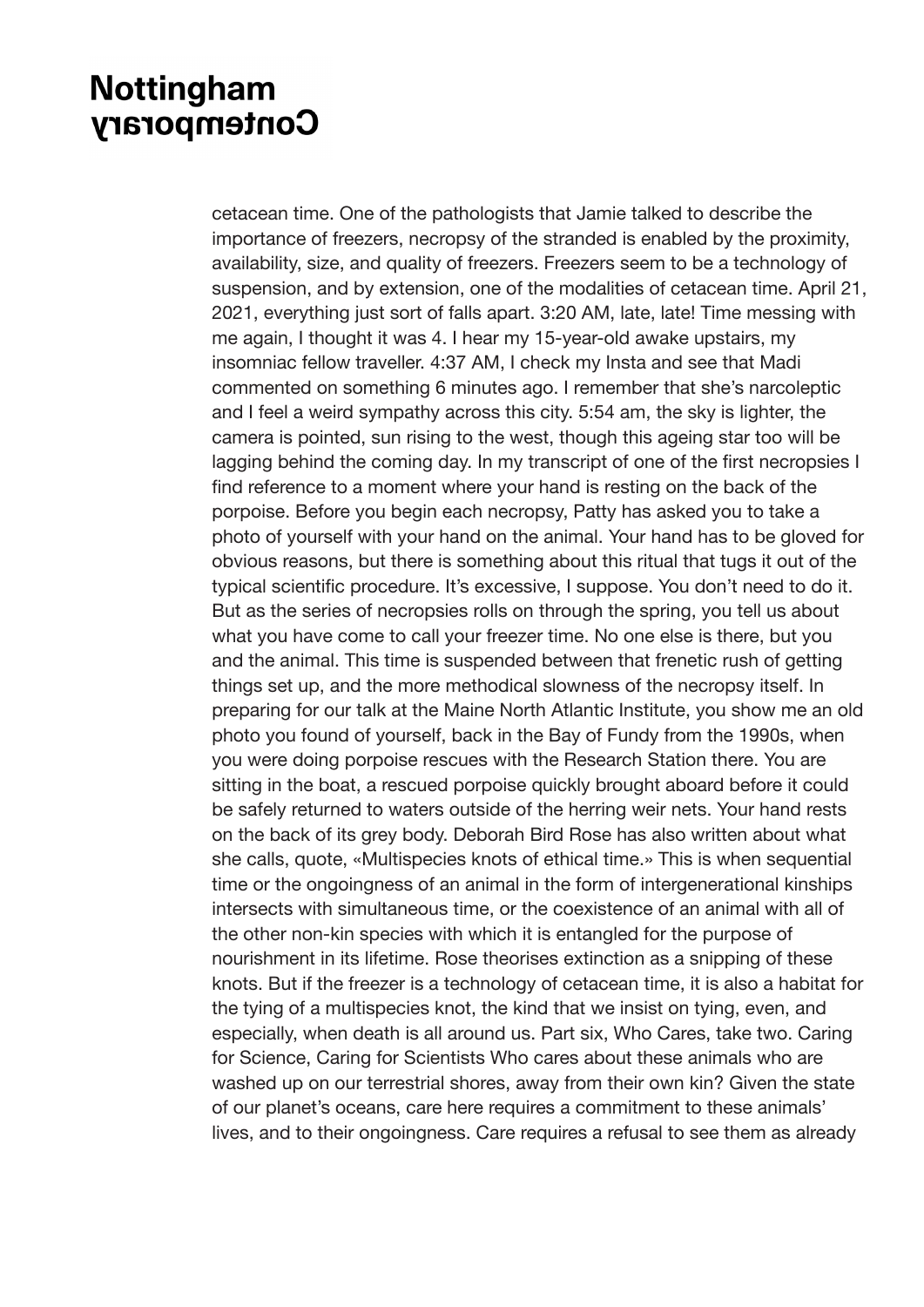dead, or their deaths as individuals and species as inevitable. We have come to understand a central question of our project as this, might science, and the scientific practise of necropsy, its unconventional intimacy, its slow protocol of attentiveness that insists on staying with cetacean time and its strange suspensions, might this also be understood as this kind of care? This is not an obvious or necessarily simple proposition. I personally am swim in all kinds of tensions, of instrumentalisation, objectification, theoretical abstraction, dangerous analogy, all of this chafing against the desire for beautiful poetry and a satisfying ending. Just pay attention, I have to keep reminding myself. Instead of truth, go for honesty. In one of the necropsies, you lay your hand on the part of little girl's skin that has not yet been removed. You are holding the animal, but the animal's body is also supporting you. Literally, I mean. This is just the material fact of the situation. The animal's body supports your hand, because it is no longer supported by the buoyancy of the sea, and succumbing to terrestrial gravity, whether in life or death, it is now stranded on your table beneath your hand. Holding is complicated, and multivalent. We keep learning in the project that nothing can hold everything. We begin to understand that this kind of care requires not only the narrowing of the aperture in order to see the animal in granular detail, but also the capacity for a concomitant pulling out, to see the worlds that the animal holds and is held by or not. These worlds are mostly a tangled mess, but nor are they already dead. But as Patty also asked in one of our last meetings, who cares for the scientist? While I know that Western science has a thing or two to answer for, we are also now watching as all around us science is co-opted for political gain, capitalist growth, or worse, ignored or denied altogether. Under such circumstances, what support can we extend to science and scientists, in their extension of care to the stranded? Might art, Patty suggested, be a form of care? And part seven, care for the stranded Some years ago, I read Yasmin Gunaratnam's work on diasporic dying, where she describes migrants in the UK cared for in their deaths by proxy kin, far away from the places they considered home. This year, listening to stories of patients dying in COVID wards connected to their families and lovers only by webcam and iPad, if at all, brought me back to Yasmin's work, and the networks of support she details in the context of different kinds of strandings. In fact, it seems that stranding too is all around us. Where I live now the remains of almost 1,000 bodies of children have recently been discovered in unmarked graves on the sites of former residential schools, where Indigenous children were sent after being forcibly removed from their homes. The circumstances of all of these children's



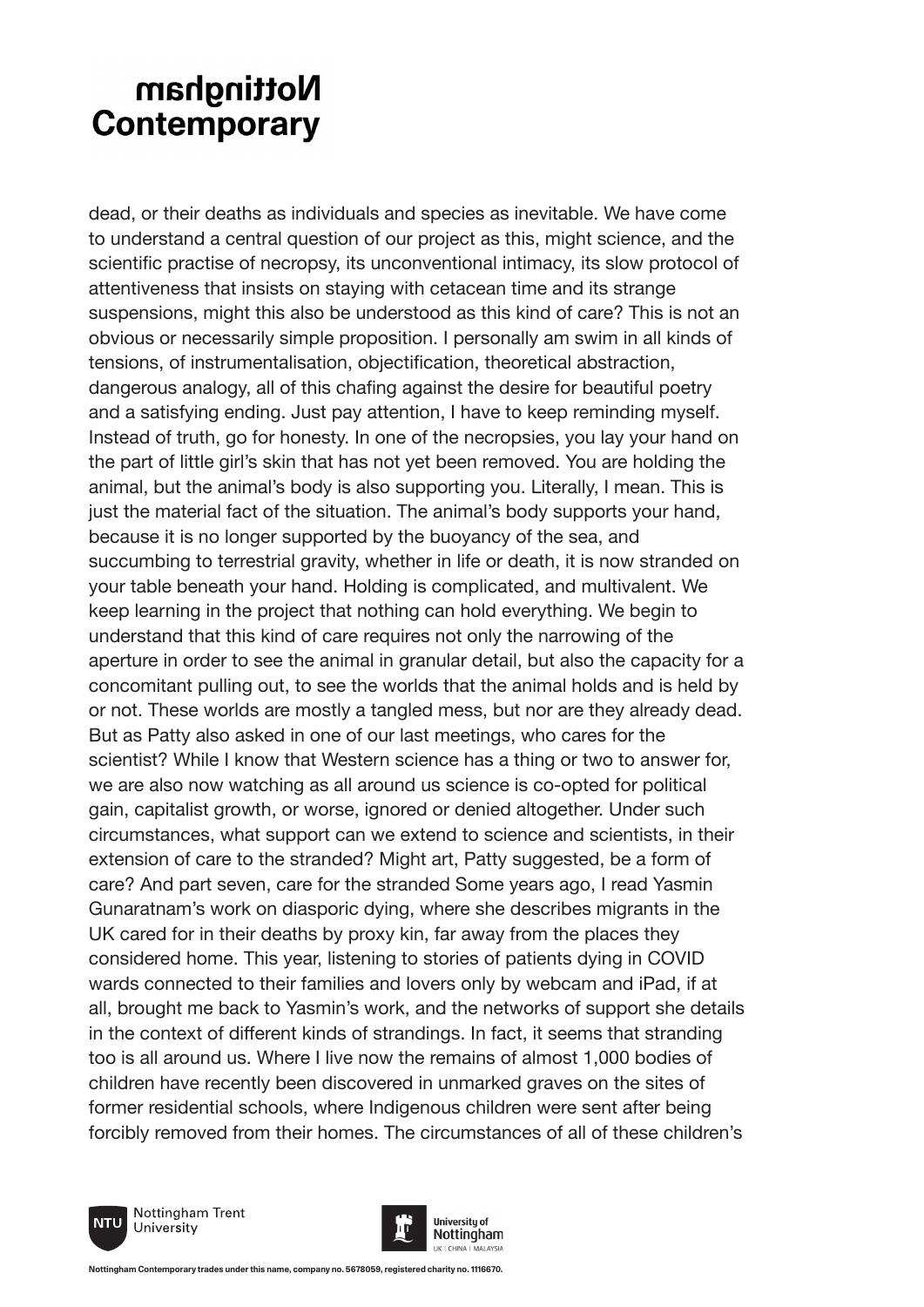deaths may not yet be known, but we know they died away from their families, who were prevented from caring for them even in their death. Offshore detention in Australia, or boats from Africa prevented from landing in Europe, there are too many others seeking refuge in the world but finding no safe harbour, in the shadow of all this death, indeed. There is violence in comparison when it does not hone our capacity for attention, blunting it instead. But for me to invoke these other strandings alongside one another, is not to level them, but to draw them into relation, all of them asking us, how will we respond? How will we care for the stranded? 11 June 2021, this animal is A2021 05343. Wild animal found dead, previously frozen whole body. A male. I write in my notes, strangely with each session these seem more like individual beings, not Less. The stomach is full. It's jam-packed full of food Means it fed just before it died, otherwise in good condition, in good health, robust, healthy, lots of fluid in the lungs. 4:38 AM. I notice how you lay your hand on the only piece of skin still intact on the animal. I think we're ready, you say. 5:29 AM.

#### **Daniel Cordle** 00:53:25

Thank you very much, Astrida, for such a rich and full and intellectually stimulating talk that has provoked so many kinds of questions for me. I want to invite again people watching on YouTube that if you've got questions and comments, please put them in the feed and they'll be forwarded to me, and I'll put them to Astrida. You talked about witnessing a loss in care, and I wondered if you could start with the idea of care and with the role of witnessing in care. I wondered if you could say a bit more about that, I was struck by your description of the person performing the necropsy, witnessing death, and then you and Patty witnessing the witnessing as tokens. If you could expand on that idea of witnessing and care.

#### **Astrida Neimanis** 00:54:15

Yeah, thanks so much. I actually find this like a really difficult question, partly because I think witnessing has become, how to say this, kind of a fashionable word in critical theory. And I'm really like hesitant to just kind of simply pull it in and like have it serve as like a shorthand for all kinds of ideas or profound thoughts, of course, in its emergence. As I think a critical concept witness has been attached to all sorts of horrendous events and I, myself as a theorist, I am concerned with theory that is invoked to dampen things as opposed to amplify them or get us to see them in a new way. So, I even have to admit to a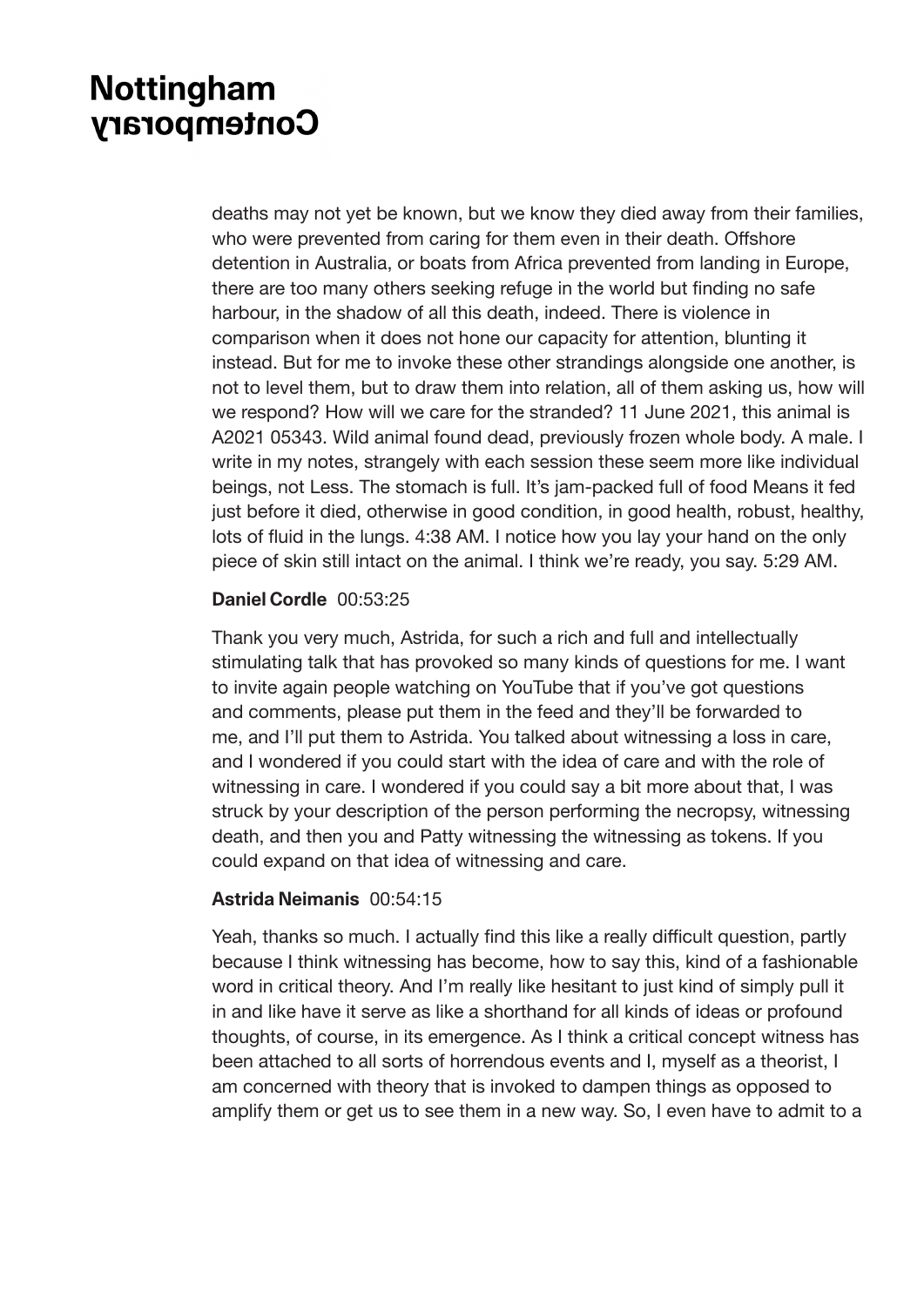little bit of hesitance choosing that word. But nonetheless, as I mentioned, this project so far has been entirely practise driven. Like any of the theory that I've invoked or concepts I've invoked in this talk, has come after. Like we didn't have them in advance. So when I read through my notes and when Patty and Aleksija and I sort of speak about what we're doing, and we debriefed, and we talked to Jamie, and we talked to Sue, and we talked to Brian, like what comes out, what sort of filters down through that and sediments is that this is a kind of form of witnessing, And I wish I had better synonym to sort of, that could reanimate that word and not have it have that sort of dead-end sound. But particularly having to do this project in COVID conditions, which was not the original intention, originally, we were going to be in proximal, you know, bodily distance to one another. And we weren't sure how it would happen, but there would be some travel and some other kinds of connection. Doing all of this through the portal of our machines also sort of changed the way we understood it. And it became this kind of constant layering of witnessing that sort of quite like interested us what it means for Aleksija to be performing a necropsy and then Patty and I witnessing that through a transmission, and then also like seeing ourselves in the corner of the transmission and then replaying it for other collaborators witnessing it again. And I was quite interested in this repetition. (indistinct) What does that mean? I mean, I'll let you ask more before I ramble on more.

#### **Daniel Cordle** 00:57:01

Well, Astrida, you talked about repetition. I was struck that you said that actually these creatures became more individual the more you witnessed these events, rather than what one might expect, I guess, which is that you become inured to it that it becomes, I hesitate to say this because witnessing kind of another remove again through your talk, these things. It feels that there is a sort of an element of intimacy, and of privilege, and of transgressing a boundary somehow of this kind of moment of absolute intimacy, which is then laid bare on the kind of the slab to the table. But there's yeah, it struck me that there was going beyond your reservations, I suppose, about witnessing as one of those words that we just use very kind of easily as a replacement for really thinking about what's going on. That actually that kind of, the movement between notes, between reflections, between different connections and I was really struck by that the richness of the connections between witnesses of deaths in custody to citations and so on.



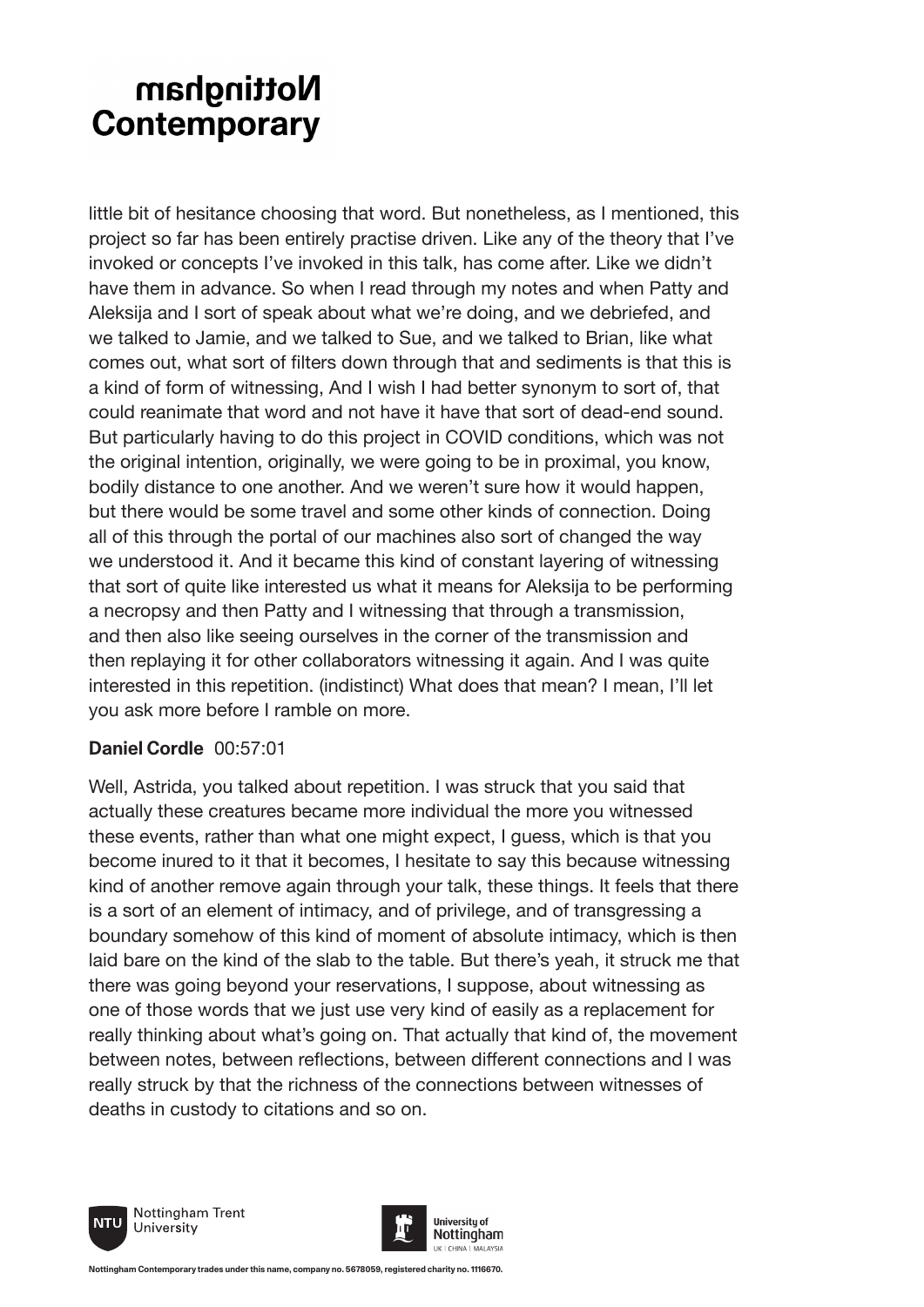#### **Astrida Neimanis** 00:58:19

Well, if I could go back to the point about repetition, I think that's super interesting. And like, perhaps instead of witnessing, I would call it giving attention, you know, and sort of giving attention to what is in front of you. And in my younger years, I was very enamoured by the work of Shil Dulles I don't really use Dulles too much anymore, but one concept that I think Dulles describes better than anyone else I've read is difference in repetition. And that concept I think really informs the way I now understand repetition, that in order for something to repeat, it is always becoming different in some way. Like that is just like the only way something can repeat, is to in some way become different. And so, this kind of iterative quality, not as perhaps a dilution, which one might suspect, but as another opportunity to pay attention and to give attention differently, you know. And I think this also relates to the specificity of cetaceans as marine mammals who's so many of whose deaths we will never see and never be privy to. The disappearing animal, the animal out of view was another theme that came up consistently in our work. So, it's like this is one of the only things we can give, right? But to give attention to the animal, but then to also retransmit it somehow always holding on to that tension of not diluting it and not just turning it into another story. The practise of spending time, like these hours and hours and hours of doing this, was another signal to me that this is what this is about, right? It's giving one's time and one's attention in an excessive way. Like I don't have to do this, yet to do that is a certain kind of giving as well.

#### **Daniel Cordle** 01:00:18

Is there something particular about doing this giving, this paying attention in a 21st century moment when we are in the middle of a climate crisis, when we're thinking about endings in particular ways? And of course, human cultures have thought about endings all through the ages, but there seems something particularly pressing about the current one and the horror of a future where there might be no more witnessing, I suppose, or even.

#### **Astrida Neimanis** 01:00:48

Yeah, I think for sure there is a thinker whose name is, Bayo Akomolafe, who has this line that says, «Things are so urgent, we have to slow down» And I think this, this sort of idea of time is also something that we didn't start with, but through the practical experimentation and the sort of pilot work practical,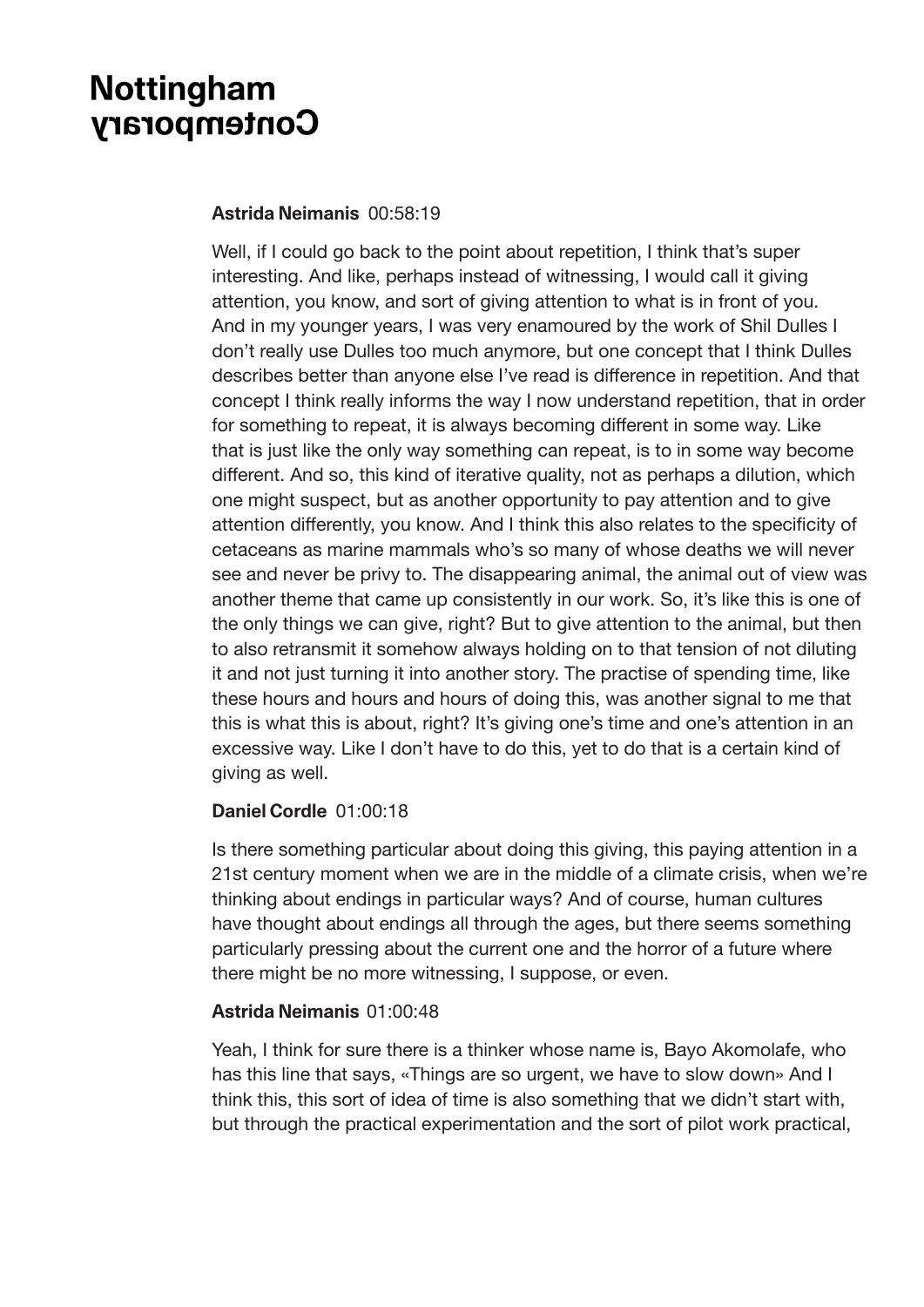practice-based work, that's what came out. And Aleksija talking about how things before, trying to squish in the necropsy between others that need the lab and other competing pressures, but then there have this quality of time changes entirely, and it allows for a certain kind of relationship that is not possible in this sort of frenetic moment of things. So, I'm really, you know, of course I agree, yes, this has always been an issue, but right now, particular with digital communications and with so many things on all of our plates, and multitasking, and home-schooling, and working, and this and getting in your 20 minutes of aerobic exercise from your lockdown or whatever it is, right? So, like what kind of gift is it to actually slow down to yourself, but also to the worlds for whom you have to care and in which you are entangled?

#### **Daniel Cordle** 01:02:07

Yes, and to see the richness of that entanglement. I've got lots more questions, but some are coming in. So, I'm going to pass them over for other people. There's one from Rupes Kregin who writes as an artist, and he says, «I'm curious how we as an artist, artistic community might care for the stranded.» And then raises the question of perhaps by raising awareness. But I wanted, if you could perhaps talk about, yes, that idea of how an artistic community might care or perhaps about how Patty's responded to your project as an artist.

### **Astrida Neimanis** 01:02:39

Right. I don't want to speak for Patty, but this question that I just posed in the talk that Patty offered to is I suppose, would be my response. Like what if caring for the scientist and the science is what the artists can do to support or what art can do, right? So, in a way this whole project, I would say, is one kind of provision of care or extension of care, this project, this pilot project we're doing, will become something else. Like we're just in the research stage now, but hopefully this will become a larger artwork or a variety of different kinds of works. But I think that question is really about the role of art, right? The role of art and climate catastrophe and the role of art in these times of urgency. And I'm sure many people in the audience don't need me to say this, but it's very clear that while we need science and while we need all kinds of science, Western science, other kinds of knowledge, having the facts has not been enough to motivate us bipedal terrestrial beings to change our behaviours. We need something that makes us feel and feel intensely and feel this need to



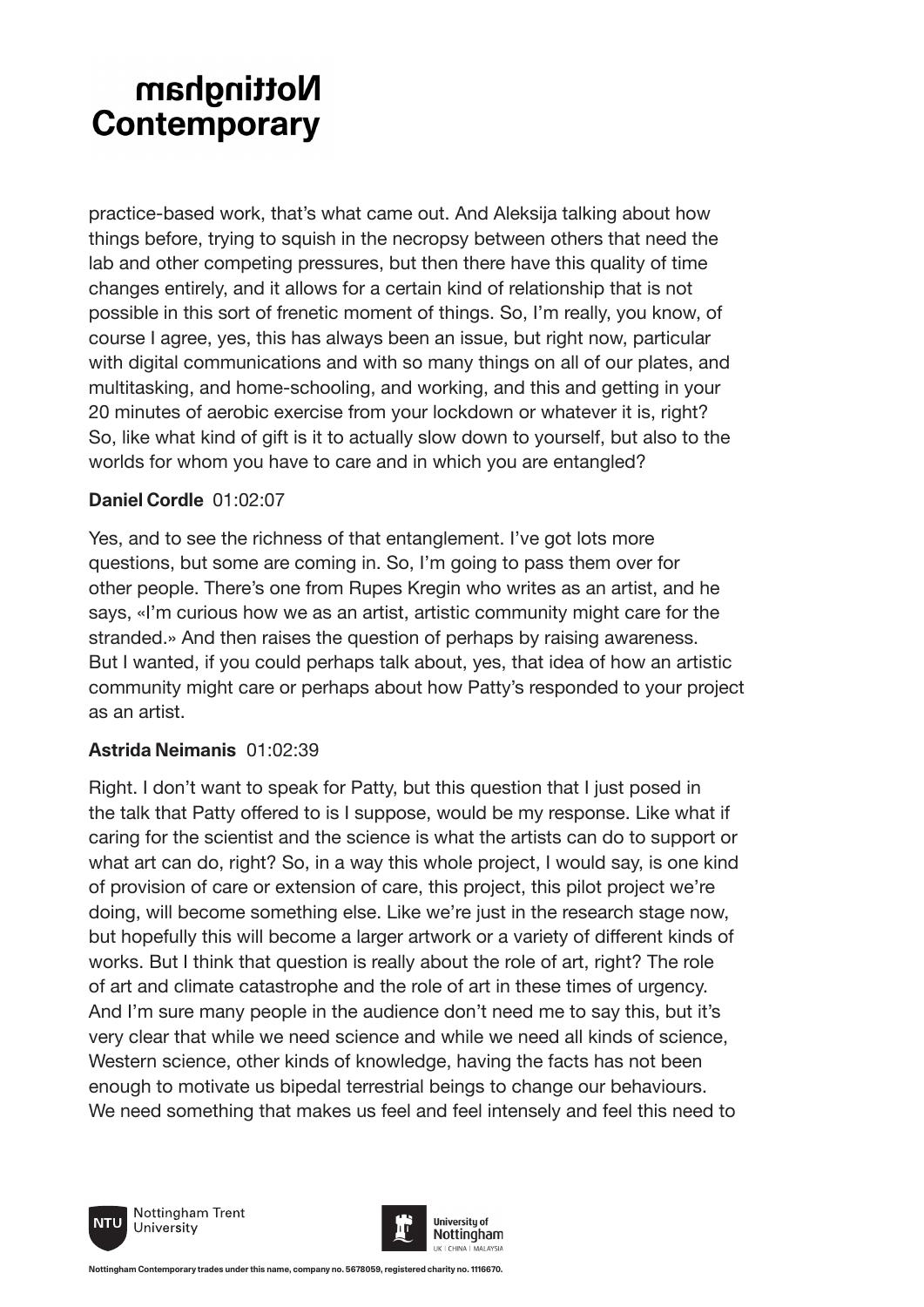change. And that is art, right? That is what art can do. So, I think that is a kind of care, but this one that is part of this kind of onion laird, proxy entanglement between different things that are cared for in different ways, but as kind of part of the whole world.

#### **Daniel Cordle** 01:04:22

That's a wonderful answer, yes. I think it also resonates with some of the attacks on the humanities at the moment as well, and the role of the humanities in a kind of healthy culture and what the humanities might bring and not just in a sense kind of secondary, kind of caring in a kind of loosely described way, but in the very kind of detailed and complex ways that you describe.

#### **Astrida Neimanis** 01:04:51

Yeah. If I can just quickly just add to that quick in our little threesome, Patty, Aleksija and I, we've talked about sort of sometimes art and like the kind of work that I do, writing or humanities work as being able to sort of look sideways at things, right? Like, so you see the facts and the situation and the, you know, what it is we have to deal with, but through the arts and humanities, we can make those connections that you mentioned already that I was making in my talk. We can look sideways and see how these things are not just atomized situations but connected to this much broader 'cause an effect and trickling, that creates the sort of thing that we're addressing.

#### **Daniel Cordle** 01:05:33

And I know you can't, yeah, you can't answer for Aleksija, but have you got a sense that Aleksija's practise or thoughts have changed as a result, because it must be unusual to do that sort of work whilst being observed while maybe narrating what you're doing in a way that you wouldn't otherwise do?

#### **Astrida Neimanis** 01:05:50

Yeah, I think she might be listening so apologies if I'm going to misspeak my dear sister. Well, yeah. Like Patty and I and Aleksija have talked about that quite a lot. And one of the things we did at the beginning of the project that frankly COVID allowed us to do in this sort of need to slow down allowed us to do, is we spent a whole weekend on and off Zoom across our various time zones, sort of giving workshops to each other about what it is we do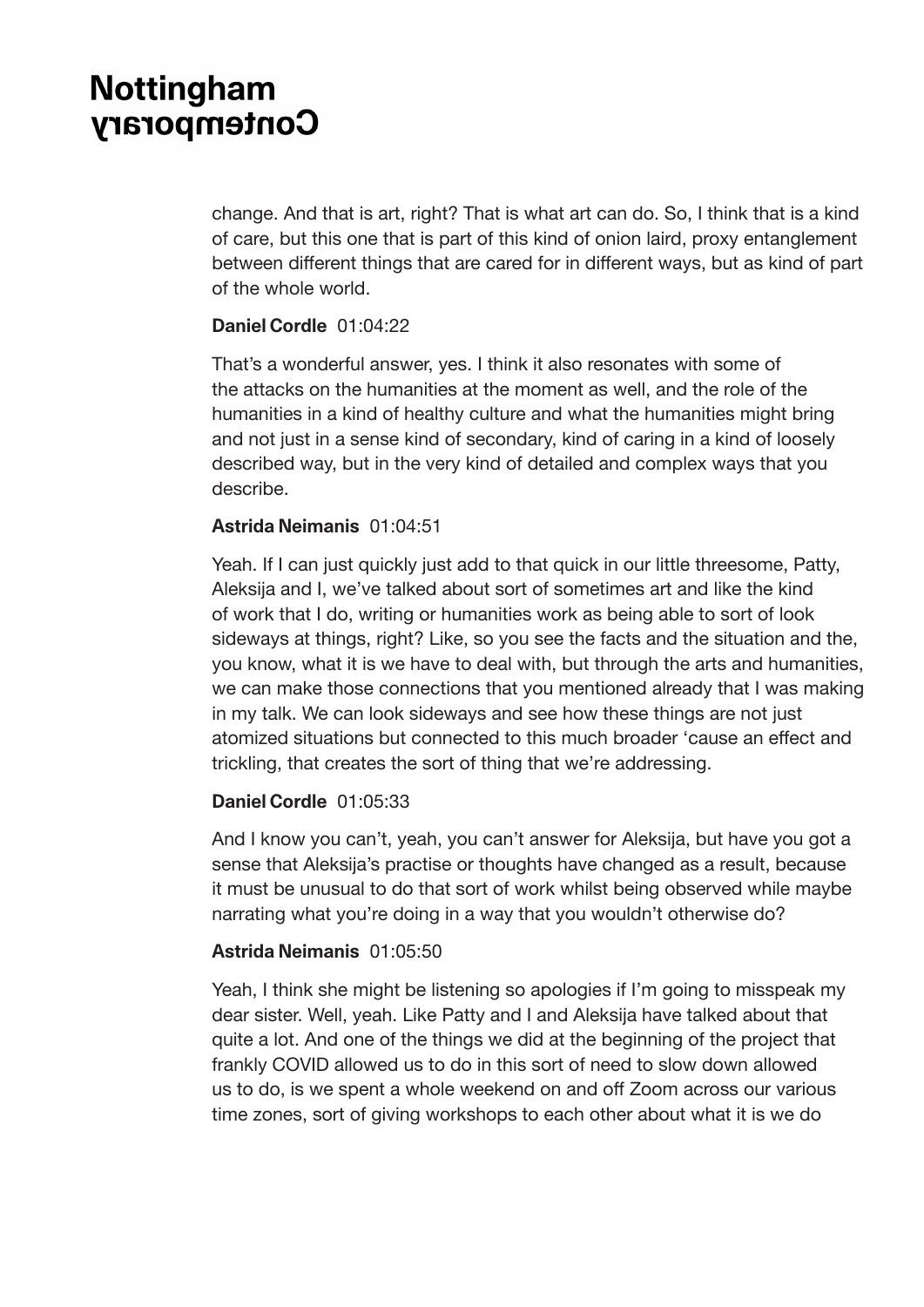and sort of where it is we come from in our own practise. And really trying to understand, like, how do I ask questions? How do I do research? What are the frames I use? And over this project, I think all of us have probably been a bit sceptical, or a bit cynical, or a bit concerned of being misrepresented, or being asked to do something, which isn't the way that we feel committed to in our own practise. But I know that, I mean, Aleksija has said that one of the things that this project has given her is like a different understanding of the work that she does as a form of care, right? And if anyone wants to hear more about that, we gave a talk a couple of weeks ago together with the MNAI the Main North Atlantic Institute. And that's on YouTube if anyone wants to Google it and they can hear Aleksija speaking for herself about the sort of (indistinct).

#### **Daniel Cordle** 01:07:11

Indeed, I'm sure we really do. There's some other questions that have come in. So, I'll resist the lots I've got written in my notes, but May Live says, «You mentioned that citation human deaths are not equivalent and that you're not aiming to level them. I'd love to hear more on your thinking around facing these beings into relation and whether you had concerns about this, given the past comparisons of marginalised peoples to non-human beings.».

### **Astrida Neimanis** 01:07:36

Yeah, absolutely, right? That is the worry. And it's like every time I think that connection, it is like a red danger sign in my head, right? Because there is such a brutal violence in analogy. This is, you know, a dog is like A. It's completely, you know, as the person who asked the question mentioned it has such a problematic history, but then the question I ask is then where does that leave us when we want to be able to start to understand systems of capitalism, colonialism, white supremacy, hetero patriarchy and misogyny, and species privilege and violence against the environment as connected, right? None of these systems are separate from each other. They are alibis for one another, they feed off each other, they draw power from one another. So, we have to find a way of being able to speak about what connects the violences across these different systems. And I think as a theorist, as sort of as a critical thinker and a writer, I think that there are frameworks that can help us see how things are connected when we talk about things like stranding. So, let's just take the topic of this talk. What does it mean to be stranded? What does it mean to die apart from your kin, apart from your family and not have



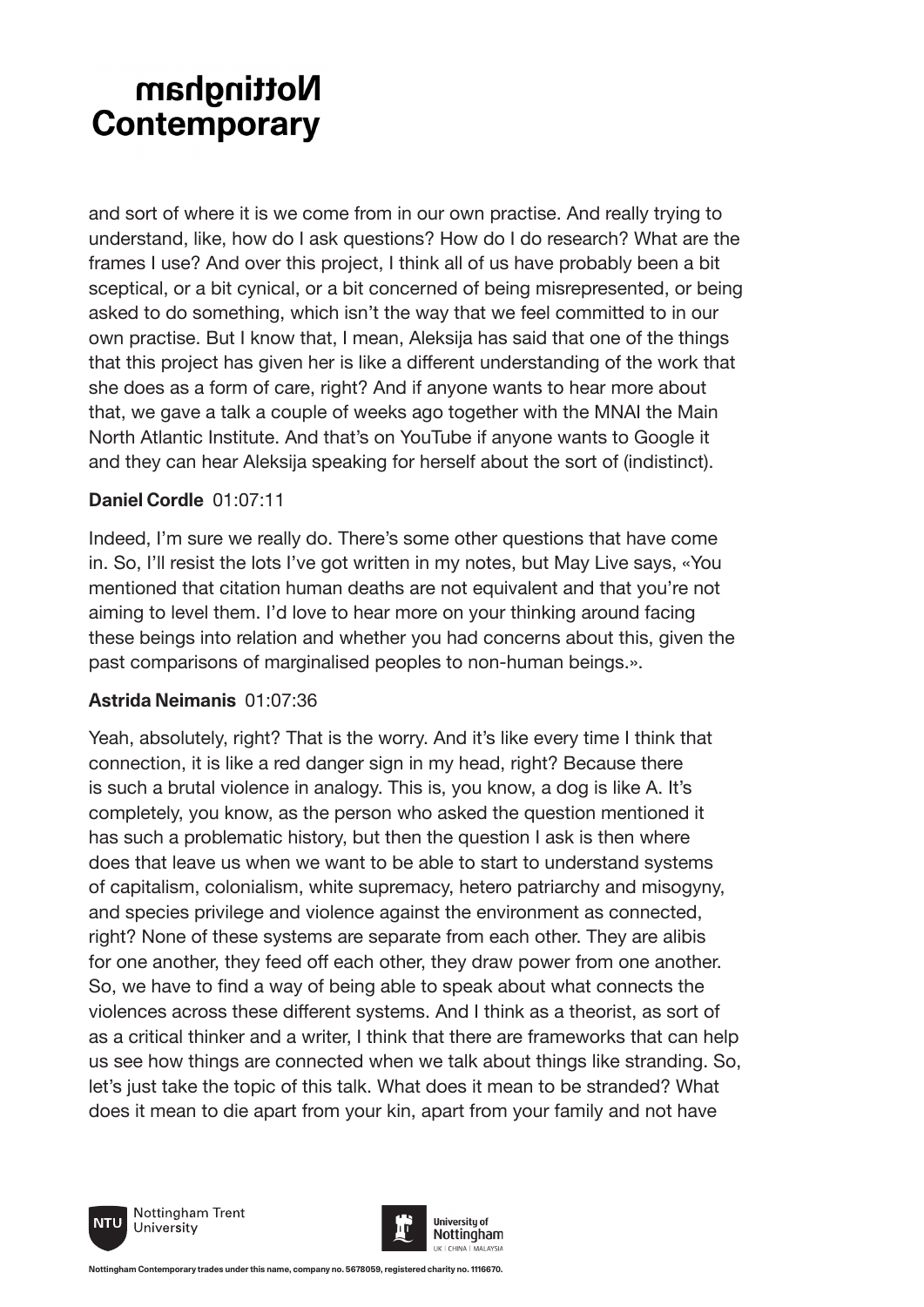the opportunity to be cared for in the way that you should by those who are kin? And we have to find a language to speak about this. And again, maybe that's where art comes in, and maybe that's where more different modes of writing come in, right? So, I don't want to dismiss that question. I think, yes, that is a danger, and I want to keep being challenged on that changer. And if I am doing it in a way that does level, I want to know that and I want to be called out on that, because my objective is to find moments of connection where the movement in the talk is that we can look at the specificity and the singularity of each being, human or non, but then also pull the aperture back out to understand the systems and structures that have created the conditions that have led to that death and that those systems and structures are certainly connected.

#### **Daniel Cordle** 01:10:08

I think you talk about the word 'we' as one of the most fraught words in English language in your book, «Bodies of Water,» and it strikes me that that's actually the case on one hand, the sort of we, is about drawing common ground with people. And on the other hand, this is that dangerous then speaking as an eye within that we and sort of speaking for others.

#### **Astrida Neimanis** 01:10:26

No. Absolutely. And I'll just quickly plug in there that that's why one of the reasons why I think feminist work is so well-prepared to sort, not all feminist work, some feminist work, is particularly well-prepared to deal with this question because we've spent decades trying to figure out this, we. It doesn't mean we have a right answer, but we understand it's frothiness, its tensions, the violences it can do, but also the need for, or the desire, at least, for some kind of connection and solidarity.

#### **Daniel Cordle** 01:10:57

Yeah. So Haurith Knits asks, «Can you elaborate more about paying attention and double death?» So, if you could elaborate on idea of the double death.

#### **Astrida Neimanis** 01:11:07

Sure, so double death is a term of by Deborah Bird Rose, Deborah Bird Rose is an anthropologist and environmental humanities scholar. She's sadly no longer with us. She has a couple of articles about double death. One of the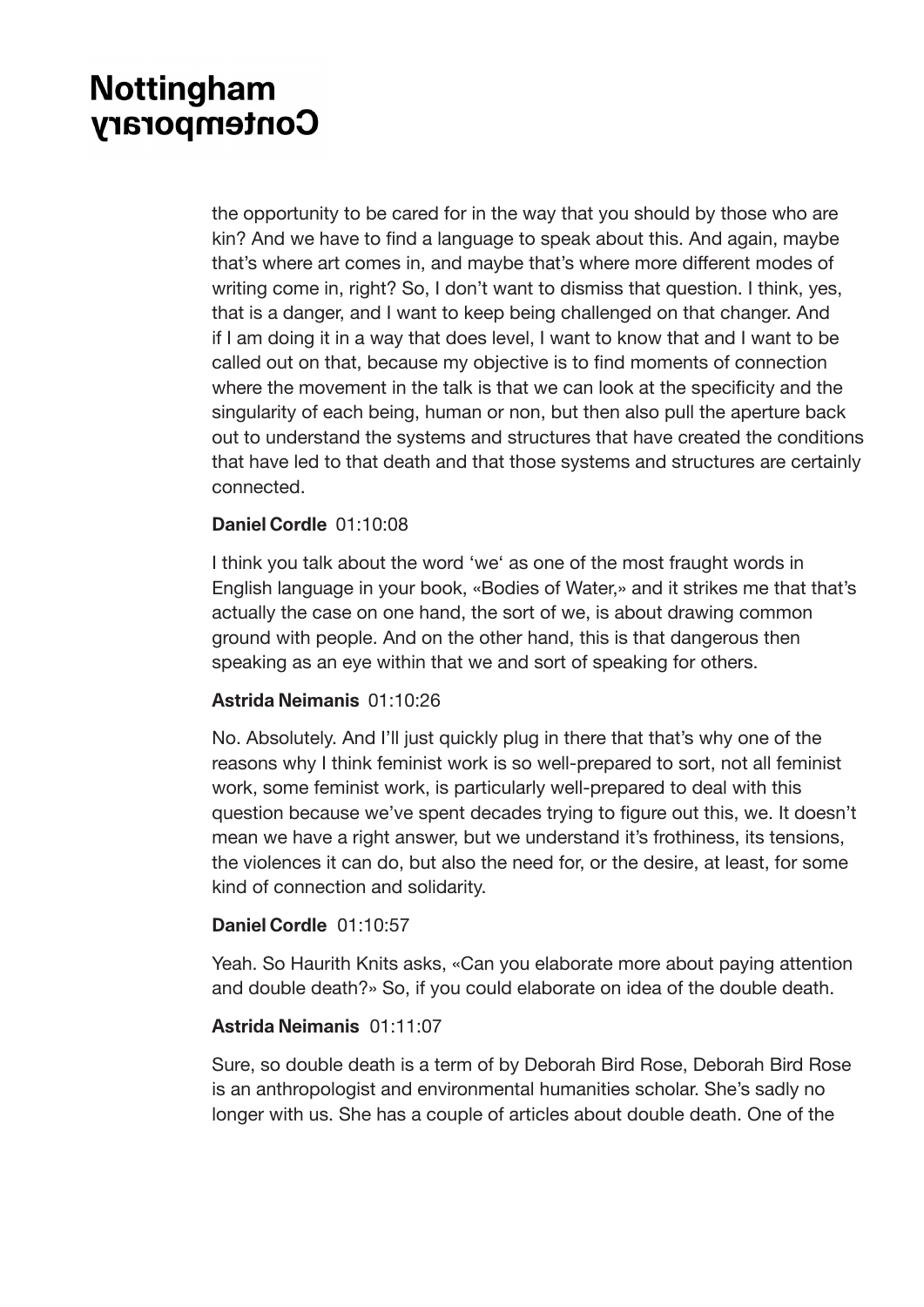articles I refer to is called «Multi-Species Knots of Ethical Time,» the other one is called, I think, «In the Shadow of All this Death.» In both of those and in other places, Deb describes a double death as both the death of the individual, but also when something dies, when someone dies, also what dies are all of the relations and connections that they are part of, right? And perhaps in a more balanced rhythm of life and death, those things can be sort of like a dropped stitch. It can be picked up and it's the weave continues, but in the face of extinction, then those knots of the life of the animal, but then its relations of which it's part of become snipped. And that's what she calls double death. And I guess what I'm trying to think in this talk a little bit is how perhaps, although I'm not going to argue that that snip is certainly happening, that still in death there is an opportunity to pick up a stitch, right? And that care that we give to the stranded and the dead can still be a tying of an ethical knot.

### **Daniel Cordle** 01:12:35

Thank you very much. Yes, I think that's really interesting. Hearing you speak reminded me of the psychiatrist, Robert Lifton, who talking about another kind of extinction 50 or 60 years ago, sort of talked about the kind of prospect of a future human extinction. Talked about the difficulty of thinking about it, because there's a sort of threat to our symbolic immortality that we're used to be kind of, we know about mortality, but we assume that people carry on or that there is some continuation, and the difficulty of dealing with the snipping of those threads and where we might step in and as you say, pick up the stitches and make those connections again. Related a little bit to that, Sarah has written an asks, «I was struck by your reference to the hand resting on the body of the animal. It invites questions of both tenderness, but also prohibition. What should and shouldn't we touch and what is the relation of touch and care? It also makes me think of Heidegger and his argument that the hand is what makes us human and Derrida's rejoinder regarding the monstrosity of the human hand.» And she throws in there also something about kind of care for your collaborators. So, I guess this is not a question really, is about that sense of touch, and transgression, and all those different loaded meanings of the words touch.

### **Astrida Neimanis** 01:14:03

Absolutely. Again, you know, like sort of on purpose, we did not start with



Nottingham Trent University



**Nottingham Contemporary trades under this name, company no. 5678059, registered charity no. 1116670.**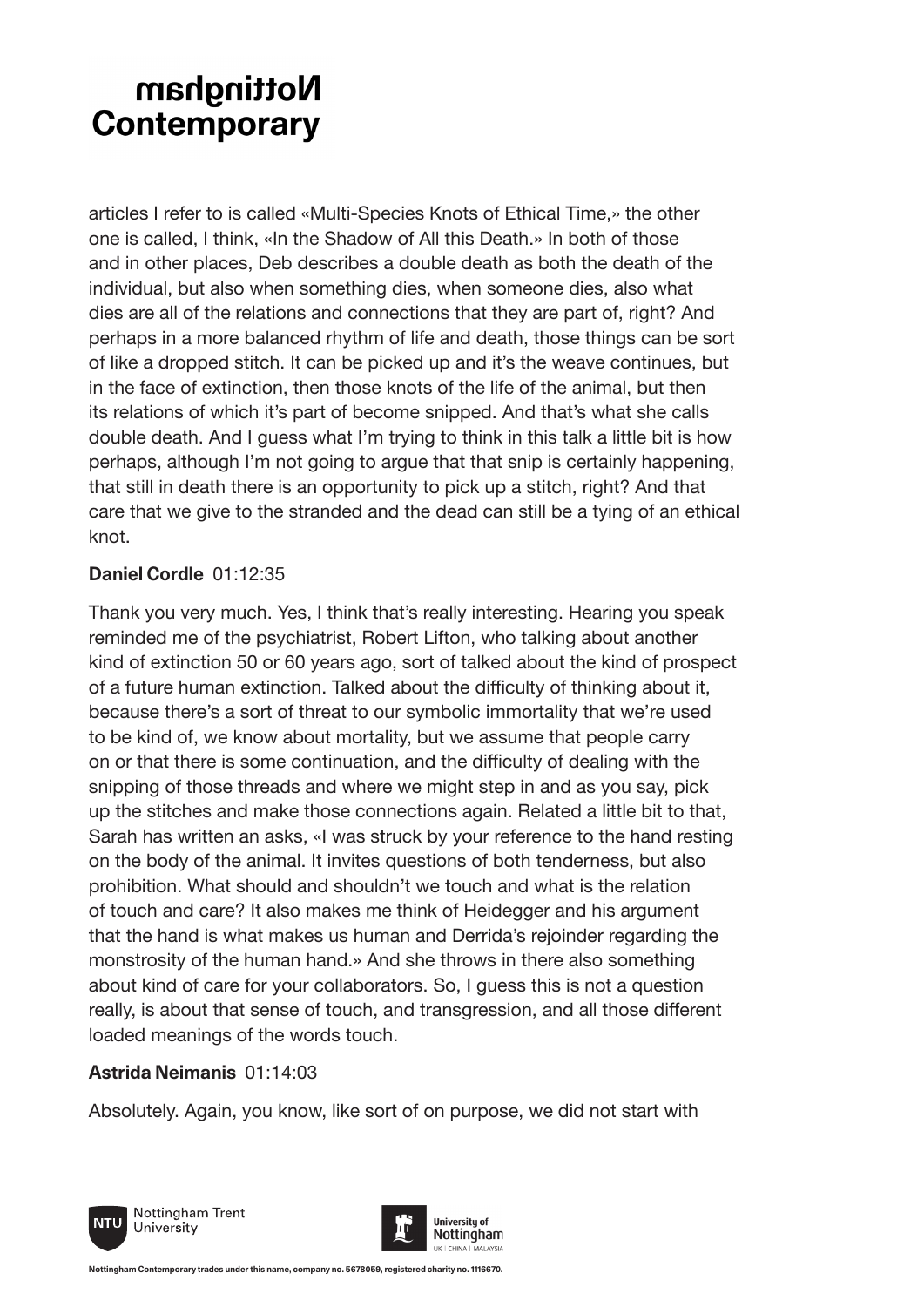those theories, right? It was about starting, you know, some of which I'm familiar with in Heidegger, thankfully not. (laughs) Or maybe I read it a long time ago. I don't recall what Heidegger says about touch. But sure, Derrida and others too, right? So again, it was a question of like observing that gesture, talking about it, Aleksija describing. Describing like how Patty's invitation to, you know, before you start each necropsy, could you just take a photo of your hand on the animal? That would be really great. That's what Patty asked Aleksija to do, and she did that, and then we talked about that. And I think particularly in these Zoom times, we are starting to learn about all kinds of forms of intimacy, right? So, in ways that we can have intimacy through these kinds of transmissions as well, but for me as a scholar of embodiment I'm really interested in body to body connections. And so, I think what we were trying to do there too, was like hold onto some dimension of that and see what it could come to mean. Is it a transgression? Probably, in some ways. Is it a connection? Absolutely. For me what was quite interesting was in order to touch the animal, like, as I mentioned in the talk, the animal is literally supporting the hands, right? So, sort of just paying attention to the material, like sort of with an artist's sort of method, paying attention to the materiality of what is there, you see, wait. Like, yes, the scientist is supporting the animal. The animal is supporting the scientists. The animal is supported by the table. It needs to be supported by the table because it's no longer buoyant in the water because it's dead. Like you pay attention to the facticity and then the feeling, right? So, what does that evoke? I'm not really answering the question, Sarah, I'm sorry. But I think all of those theories can be a swim here and we can apply them and pull-out things to amplify dimensions of that. But for us, in this case, in this project, and in these conversations, the touch became a moment of stillness, a moment of reflection, a moment of connection, and a moment of intimacy that was interesting because, again, sorry, Aleksija, if I'm speaking for you, but I don't think Alexia had overtly noticed before. But once she was asked to pay attention to it, it became illuminated as those things. And also looking back on some of the work she'd done before, she had noticed that that was something that she does without really thinking about it. So more and more to say there more to think, but I think I'll stop. I'll stop there. Yeah. Yeah, normally it's a team for sure. I think small and, again, she'd be better prepared to answer this, but I think with COVID the teams are by necessity smaller, or at least there are fewer people in the lab because of limits to how many people can be in the necromancy room. The touching gesture often took place alone in the backroom freezer before then she took the animal out for the necropsy.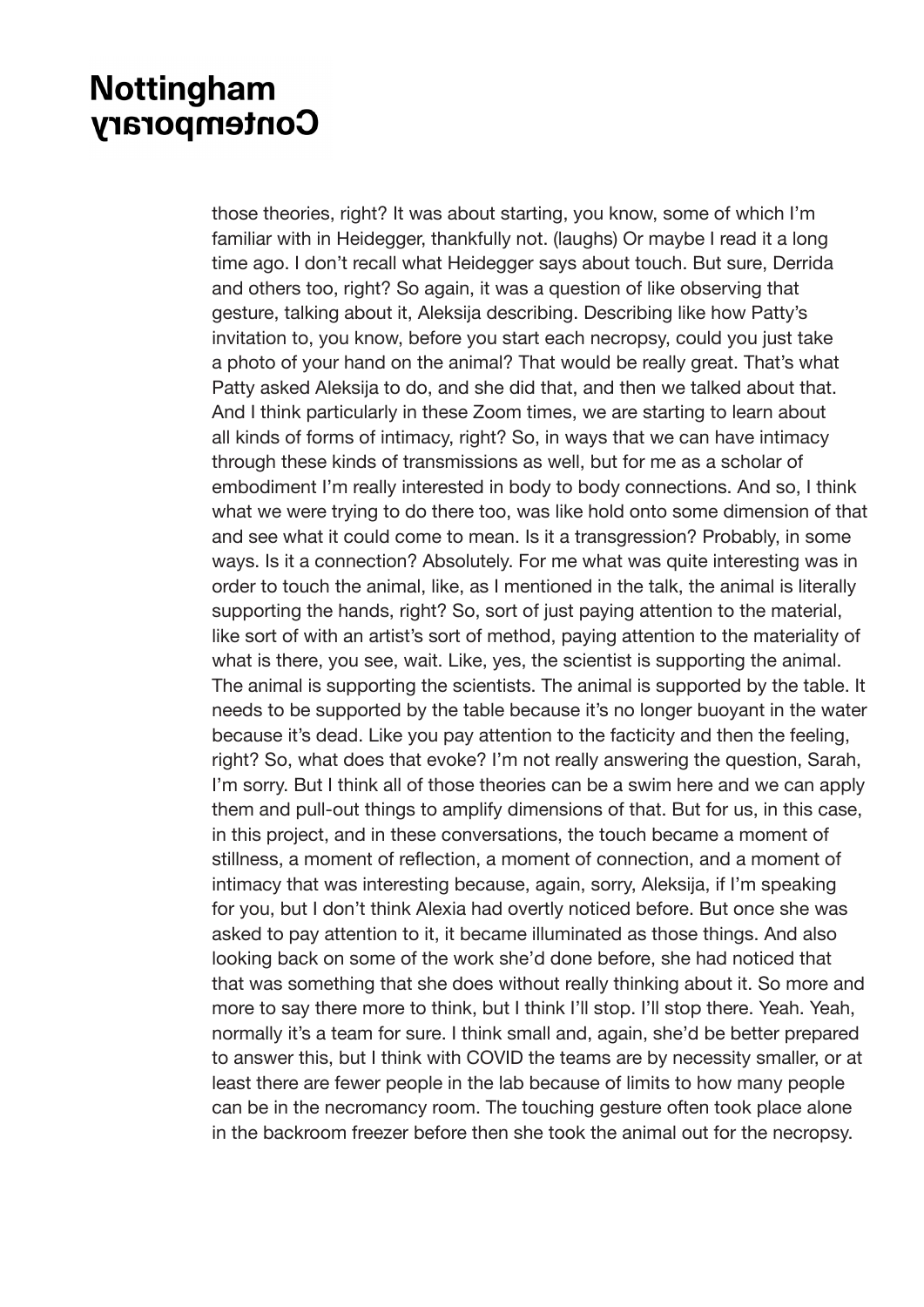And then in the necropsy, she'd usually be assisted by a biologist or by, you know, she was often training people when we were watching the live streams, things like that. And then sometimes the necrop, not a necropsy, but like a sampling of an animal who's perhaps stranded has to happen in the field. A full necropsy wouldn't be possible obviously, but because the animal cannot be somehow brought to a lab, either it's too big or it's too unwieldy, something like that. During the research, there was a whale that had been stranded off the coast of Sweden and one of Aleksija's colleagues went to see about the possibility of bringing it in. But, unfortunately the only thing that could happen was him sampling in the field.

#### **Daniel Cordle** 01:18:11

Do you see, see your work or kind of collectively that the work that you're doing as a kind of re-embodiment of whale? It struck me that the whales are our go-to symbolic species, and I found very, very moving to this, the litany of the stuff that we've put into whales, the bodies and that sense of them as individuals I suppose.

### **Astrida Neimanis** 01:18:42

Yeah

**Daniel Cordle** 01:18:42

'Cause the resorts of other creatures you could choose aren't there.

### **Astrida Neimanis** 01:18:44

Yeah, sure. I mean, interestingly, like we think about whales, most of the, or if not all of the necropsies we wash were porpoises. So, you know a type of citation that is perhaps less glamorous than the old whale. But nonetheless that's kind of why it was quite interesting to think and work with the porpoises. But you're right, of course. The whale has so much symbolic truck. And has been written about so much and is this like symbol in so many ways. So, in ways that like makes me hesitant to sort of, again, showcase the whale, why aren't we talking about, I don't know, something else, but there's also, I think, a value in remembering certain aspects of whale bodiedness the fact that they were evolutionarily terrestrial animals. I think just thinking about whales helps us understand, evolutionary time, if not deep time in a sort of way. Like this question, what comes next? I don't mean it as a hypothetical one. I think



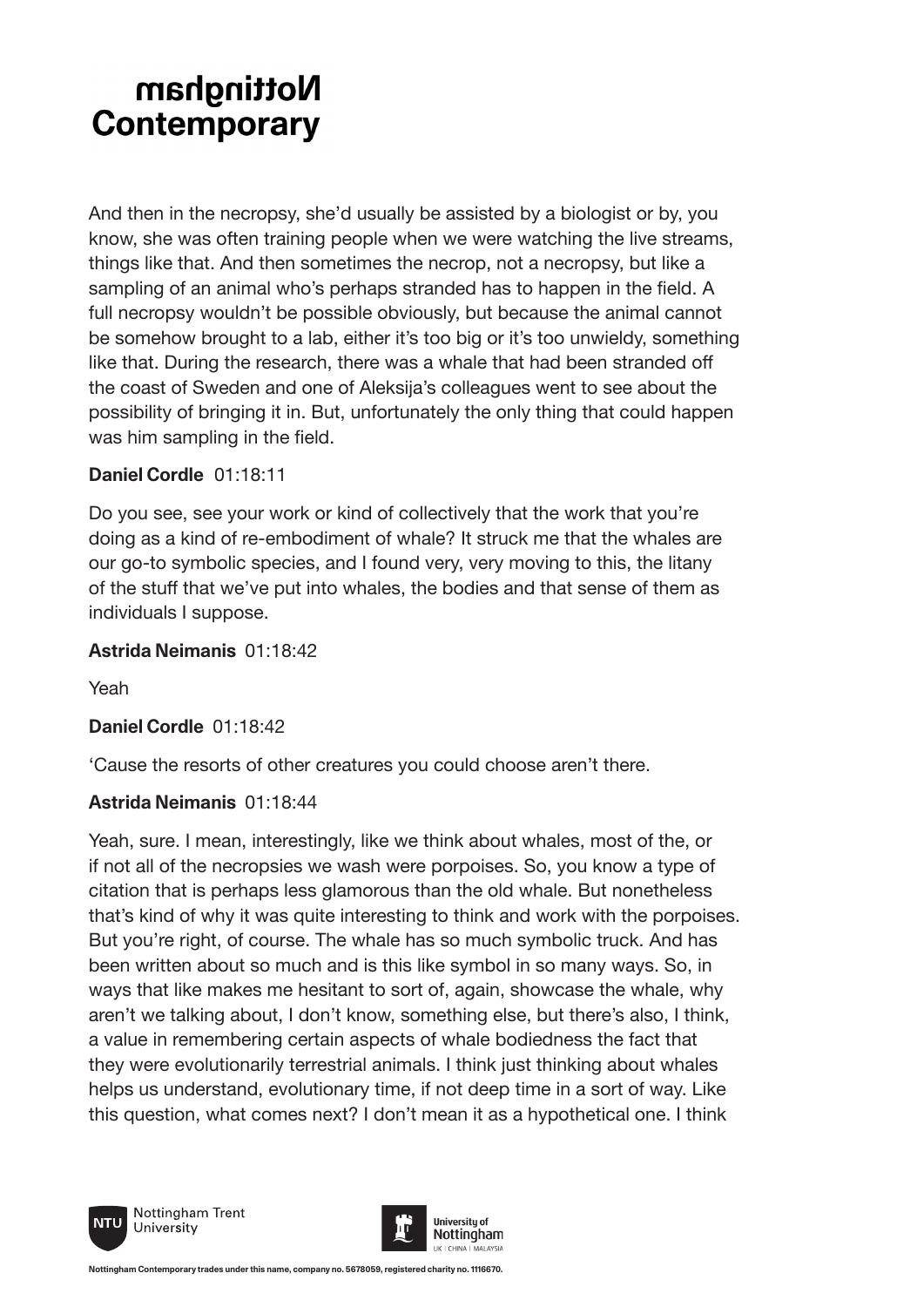it's a question we're always asking ourselves and we understand whales as relatively close kin to us in sort of morphological ways, imaginatively at least. That can evoke a kind of imaginary that I think is quite powerful and not just as these sort of romanticised creatures of the deep, but thinking really the hard questions drawing on Rebecca Giggs' work, and those litanies of stomach contents of whales that have washed up in the last decade or two, drawing on the work of so many other scholars who are thinking about sound pollution in the water and what that does to whales. Thinking about the potential effects of deep-sea mining and how that is going to affect benthic communities, Sue Reid is writing about that right now. There are so many ways in which thinking with the whale also, or the citation forces us to drop the romantic vision of the ocean and of the sea, and really confront all of our dumped desires that-

#### **Daniel Cordle** 01:20:48

Yeah. And I suppose they essentially say there are sorts of bridging species through whom we might think about other non-human animals as well, I guess, you know, non-human others. (indistinct) I was rereading Melville's «Moby Dick» about a year ago. And I've forgotten how full, of course, I mean, it's full of bodies of whales they're whaling but a different kind of cutting up of flesh. But again, a sort of expansive vision, I suppose, where the whales become more than, of course it is, immensely symbolic, but they become more than symbolic. And there's one more question that's coming from Jack and then I guess we ought to sadly to move towards the end of the conversation, just because of pressures of time, but Jack writes, «You speak of necropsy as a practise of care, but how much should we care for and through our own bodies after death? Did the project make you reflect on whether it was more ethical to be buried or cremated and did it prompt any reflections on organ donation, an act of care after death?»

#### **Astrida Neimanis** 01:22:03

Oh, that's such a good question, Jack. I mean, I'm embarrassed to say no. I mean, it didn't particularly prompt me to think about what will happen to my own body, but I mean, of course, what this project has done is like reminded us all, like involved in the project, about how poorly Western cultures deal with death, right? Like how poorly equipped we generally are, I'm talking in generalisations, and the need, particularly in this time, to think about death more squarely and in all of the ways, you know, practically ecologically,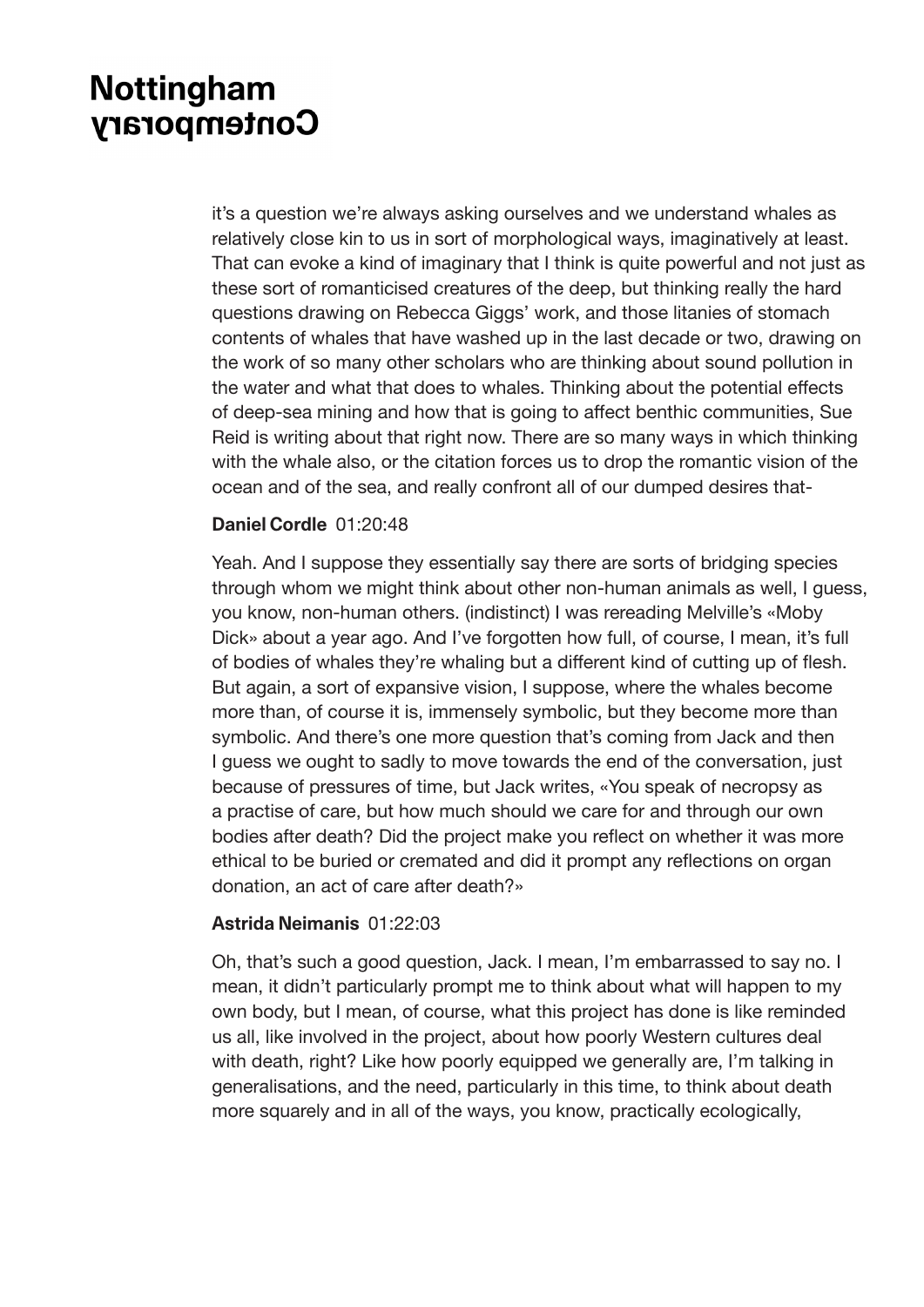scientifically, spiritually, absolutely, right? And stop trying to pretend it's not happening, or doesn't happen, or will happen somewhere over there and away from us. So certainly, I think, you know, I've been drawn to reading more and more literature, both of the scholarly kind and sort of more poetic or creative nonfiction literature, or fiction literature about having to deal with death. And so that's partly where then the connections to other kinds of deaths and strandings, of course, comes in. And I do want to say it was Jamie, our Research Associate, Jamie Wang, who after doing one of the interviews with the scientists, posed the question to Aleksija and Patty and I like I've just been thinking what does it mean to die so far away from your kin in your home? And that, you know, Jamie asking us that question after she spoke to one of the scientists sort of prompted this deeper reflection on stranding more broadly.

#### **Daniel Cordle** 01:23:56

Yeah, and we live in a time of strandings of various kinds sort of witnessing things that are at a distance and how that can kind of very acutely kind of give us a sense of touch and of what we can no longer touch again. Are you able to tell us where the project's going and are you all going to speak together at some point, or write something together, or produce an art show together, or a mixture of things?

### **Astrida Neimanis** 01:24:23

Hopefully the last. The idea of the pilot project was to work towards... Well, a commission, but a competition, right? So, we don't know whether or not that will go ahead yet, but we hope to find a number of venues and avenues for continuing this work. And because we are all from different disciplines, we're hoping that we can speak to all of those places, both writing things for a more general public or for a scientific public about the collaboration, writing to a more scholarly humanities, public, and then also producing artwork. So, stay tuned. We don't yet have concrete answers to any of those things. There's nothing like imminently coming up, but I'll let the world know one way or the other, when and if they do.

### **Daniel Cordle** 01:25:10

That sounds tremendously exciting and I'm sure we'll be enriched by the outcomes of this project and think more broadly about the idea of care. So, thank you so much for your time and for your thoughtful comments to all the



Nottingham Trent University



**Nottingham Contemporary trades under this name, company no. 5678059, registered charity no. 1116670.**